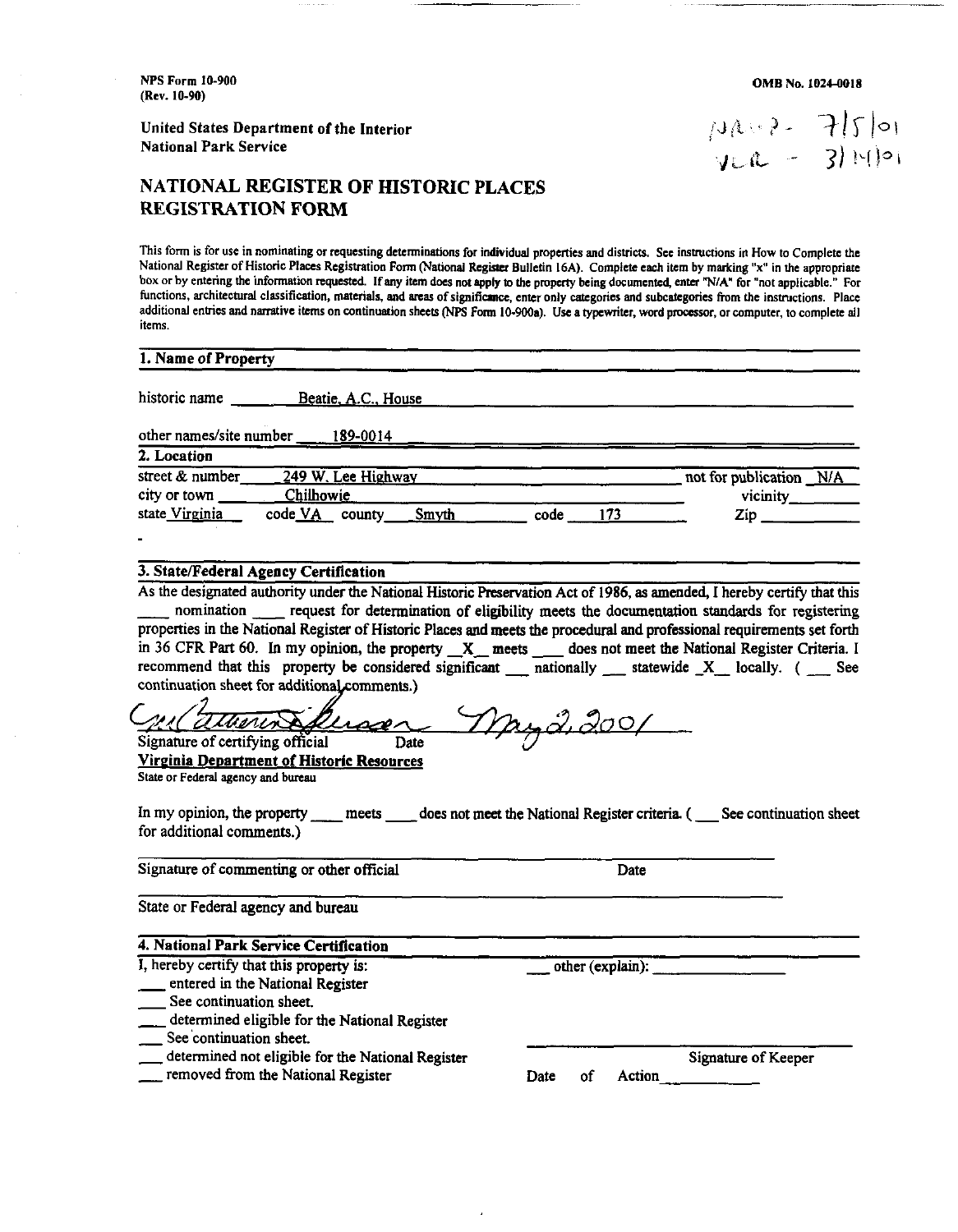**NPS Form 10.900 (Rev. 10-90) U.** S. Department of the Interior Nstional Park Service

#### 5. Classification

 $\chi^2_{\rm c}$ 

 $\frac{1}{2}$ 

Ownership of Property (Check **as** many boxes **as** apply) Iteation<br>
ip of Property (<br>
X\_private<br>
\_\_public-local<br>
\_\_public-State

X\_private<br>\_\_public-local

ip of Property ((<br>
X\_private<br>
\_\_public-local<br>
\_\_public-State<br>
\_\_public-Federa X\_private<br>
\_\_ public-local<br>
public-State<br>
\_\_ public-Federal

## Category of Property (Check only one box) of Propert<br>X\_building<br>\_\_district<br>\_\_site

- **X-** buildimg(s) of Prop<br>
X\_buik<br>
distri<br>
site<br>
struct  $X_{\text{right}}$  building(s<br>  $\frac{1}{\text{right}}$  site<br>  $\frac{1}{\text{structure}}$  structure<br>  $\frac{1}{\text{object}}$ 

- object

#### Number of Resources within Property

| structure                 |                                |
|---------------------------|--------------------------------|
| obiect                    |                                |
|                           | nber of Resources within Prope |
|                           | Contributing Noncontributing   |
|                           | buildings                      |
|                           | sites                          |
|                           | structures                     |
|                           | objects                        |
|                           | Total                          |
| iher of contributing reso |                                |

Number of contributing resources previously listed in the National Register \_ \_\_\_<br>Vame of related multiple property listing (Enter "N/A" if property is not part of a multiple property listing.) **NIA** 

| 6. Function or Use      |                                                         |
|-------------------------|---------------------------------------------------------|
|                         | Historic Functions (Enter categories from instructions) |
| Cat:<br><b>DOMESTIC</b> | Sub: _single dwelling/residence                         |
| <b>DOMESTIC</b>         | secondary structure/dairy                               |
| <b>DOMESTIC</b>         | secondary structure/smokehouse                          |
| <b>DOMESTIC</b>         | secondary structure/storage shed                        |
| <b>DOMESTIC</b>         | secondary structure/chicken coop                        |
| <b>DOMESTIC</b>         | secondary structure/garage                              |
| <b>DOMESTIC</b>         | secondary structure/garage                              |
| <b>DOMESTIC</b>         | secondary structure/machinery shed                      |
| <b>DOMESTIC</b>         | single dwelling/residence                               |
|                         | Current Functions (Enter categories from instructions)  |
| Cat:<br><b>DOMESTIC</b> | Sub: single dwelling/residence                          |
| <b>DOMESTIC</b>         | _secondary structure/storage shed                       |
| <b>DOMESTIC</b>         | secondary structure/storage shed                        |
| <b>DOMESTIC</b>         | secondary structure/storage shed                        |
| <b>DOMESTIC</b>         | secondary structure/storage shed                        |
| <b>DOMESTIC</b>         | secondary structure/storage shed                        |
| <b>DOMESTIC</b>         | secondary structure/storage shed                        |
| <b>DOMESTIC</b>         | secondary structure/storage shed                        |
| <b>OTHER</b>            | site of domestic dwelling                               |

**OMB No. 1024-4018** 

A.C. Beatie House Smyth County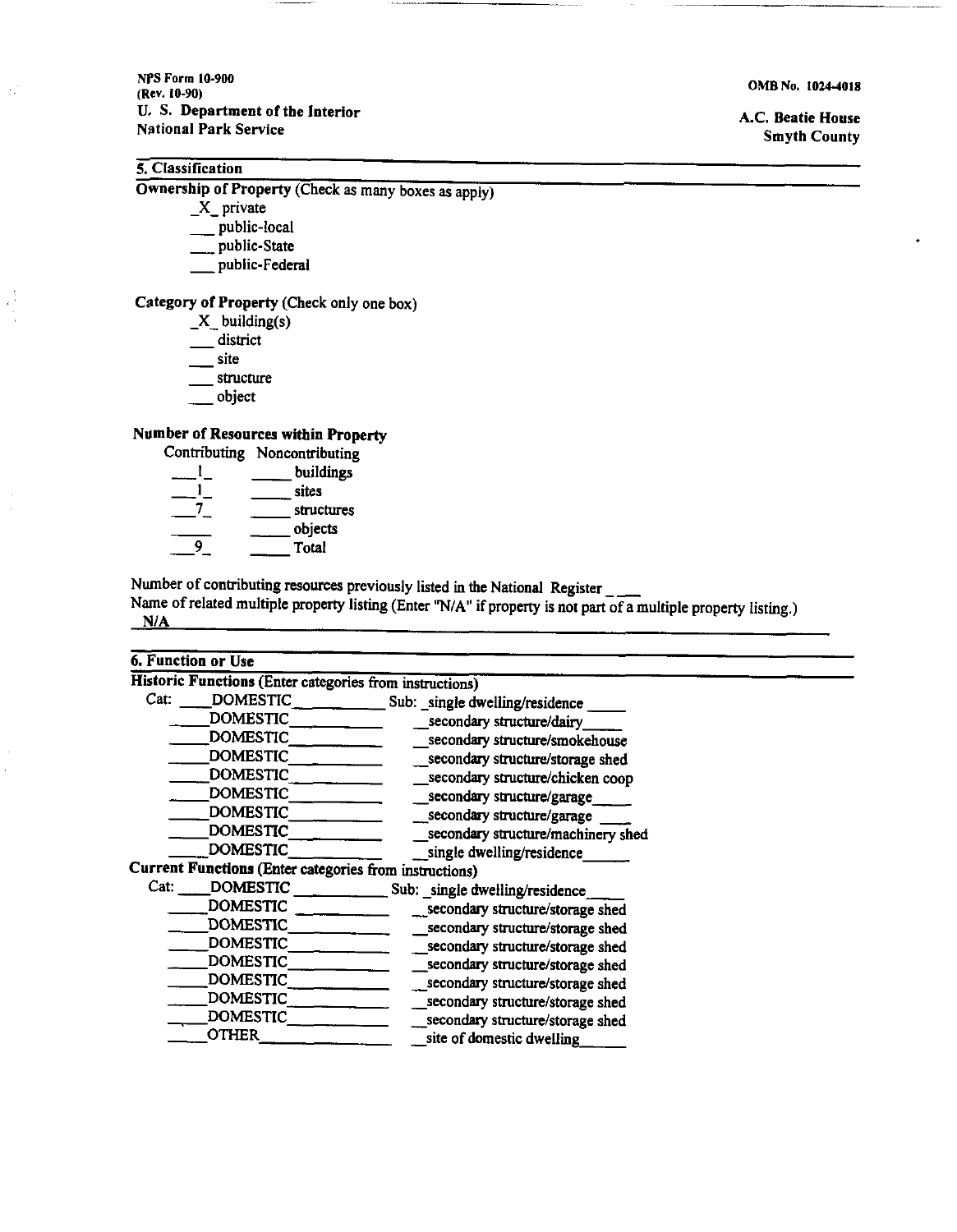**NPS Form 10-900 (Rev. 10-90) U.** S. Department of the Interior National Park Service

**OMB No. 1024-4018** 

A.C. Beatie House Smyth County

7. Description<br>Architectural Classification (Enter categories from instructions)<br>Late Victorian (Queen Anne)

Materials (Enter categories from instructions)

foundation -STONE

roof METAL

walls WOOD (Weatherboard)

other 

--

Narrative Description (Describe the historic and current condition of the property on one or more continuation sheets.)

#### 8. Statement of Significance

National Register listing)

| $X_A$                       | Property is associated with events that have made a significant contribution to the broad patterns of                                                                                                                                                                            |
|-----------------------------|----------------------------------------------------------------------------------------------------------------------------------------------------------------------------------------------------------------------------------------------------------------------------------|
|                             | our history.                                                                                                                                                                                                                                                                     |
|                             | Property is associated with the lives of persons significant in our past.                                                                                                                                                                                                        |
| $\frac{B}{X}$ $\frac{B}{C}$ | Property embodies the distinctive characteristics of a type, period, or method of construction or<br>represents the work of a master, or possesses high artistic values, or represents a significant and<br>distinguishable entity whose components lack individual distinction. |
| D <sub>D</sub>              | Property has yielded, or is likely to yield information important in prehistory or history.                                                                                                                                                                                      |

Criteria Considerations **(Mark "X"** in all the boxes that apply.)<br>
4 owned by a religious institution or used for religious<br>
<u>B</u> removed from its original location.

- A owned by a religious institution or used for religious purposes. A owned by a religious in:<br>
B removed from its origin<br>
C a birthplace or a grave.
- 
- B removed from<br>
C a birthplace<br>
D a cemetery.
- 

 $\frac{1}{2}$ 

- $\begin{array}{c}\nC \text{ a birthplace or a grave.} \\
\hline\nD \text{ a cemetery.} \\
E \text{ a reconstructed building, object or structure.}\n\end{array}$
- $\begin{array}{c} \begin{array}{c} \begin{array}{c} \end{array} \end{array}$  F a commemorative property.
- G less than **50** years of age or achieved significance within the past **50** years.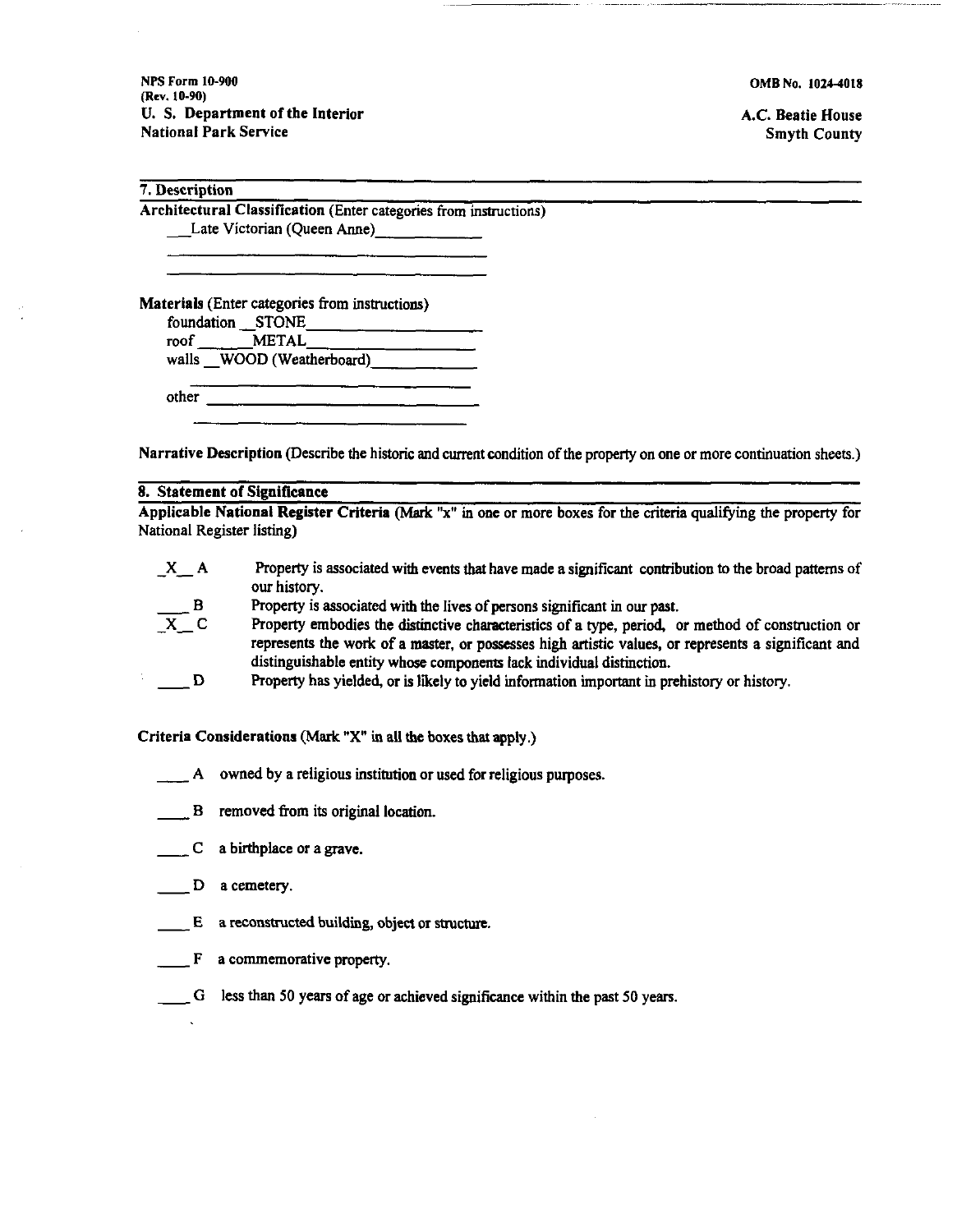**NPS Form 10-900 (Rev. 10-90) U.** S. Department of tbe Interior National Park Service ment of the Inter<br>
Service<br>
Finance (Enter can<br>
POLITICS<br>
AGRICULT<br>
A B CUITE

-

**OMB No. 10244018** 

A.C. Beatie House Smyth County

|                        | Areas of Significance (Enter categories from instructions)   |
|------------------------|--------------------------------------------------------------|
|                        | POLITICS                                                     |
|                        | AGRICULTURE                                                  |
|                        | ARCHITECTURE _____                                           |
|                        | Period of Significance $-1891-1950$                          |
| Significant Dates 1891 | Significant Person (Complete if Criterion B is marked above) |
|                        |                                                              |
|                        |                                                              |

Narrative Statement of Significance (Explain the significance of the property on one or more continuation sheets.)

| 9. Major Bibliographical References                                                                           |
|---------------------------------------------------------------------------------------------------------------|
| <b>Bibliography</b>                                                                                           |
| (Cite the books, articles, and other sources used in preparing this form on one or more continuation sheets.) |
| Previous documentation on file (NPS)                                                                          |
| preliminary determination of individual listing (36 CFR 67) has been                                          |
| requested.                                                                                                    |
| __ previously listed in the National Register                                                                 |
| previously determined eligible by the National Register                                                       |
| __ designated a National Historic Landmark                                                                    |
| recorded by Historic American Buildings Survey #                                                              |
| recorded by Historic American Engineering Record #                                                            |
| Primary Location of Additional Data                                                                           |
| $X$ State Historic Preservation Office                                                                        |
| Other State agency                                                                                            |
| Federal agency                                                                                                |
| Local government                                                                                              |
| University                                                                                                    |
| Other                                                                                                         |
| Name of repository:                                                                                           |
| 10. Geographical Data                                                                                         |
| Acreage of Property 18 approximately                                                                          |

**UTM** References (Place additional UTM references on a continuation sheet)

Zone Easting Northing Zone Easting Northing ng Northing Zone Easting<br>17 438660 4072480 2.1<br>17 439020 4072480 4.1<br>See continuation sheet.

1. 17 438660 4072480 2. 17 438860 4072660 .3.17 439020 4072480 4. 17 438790 4072240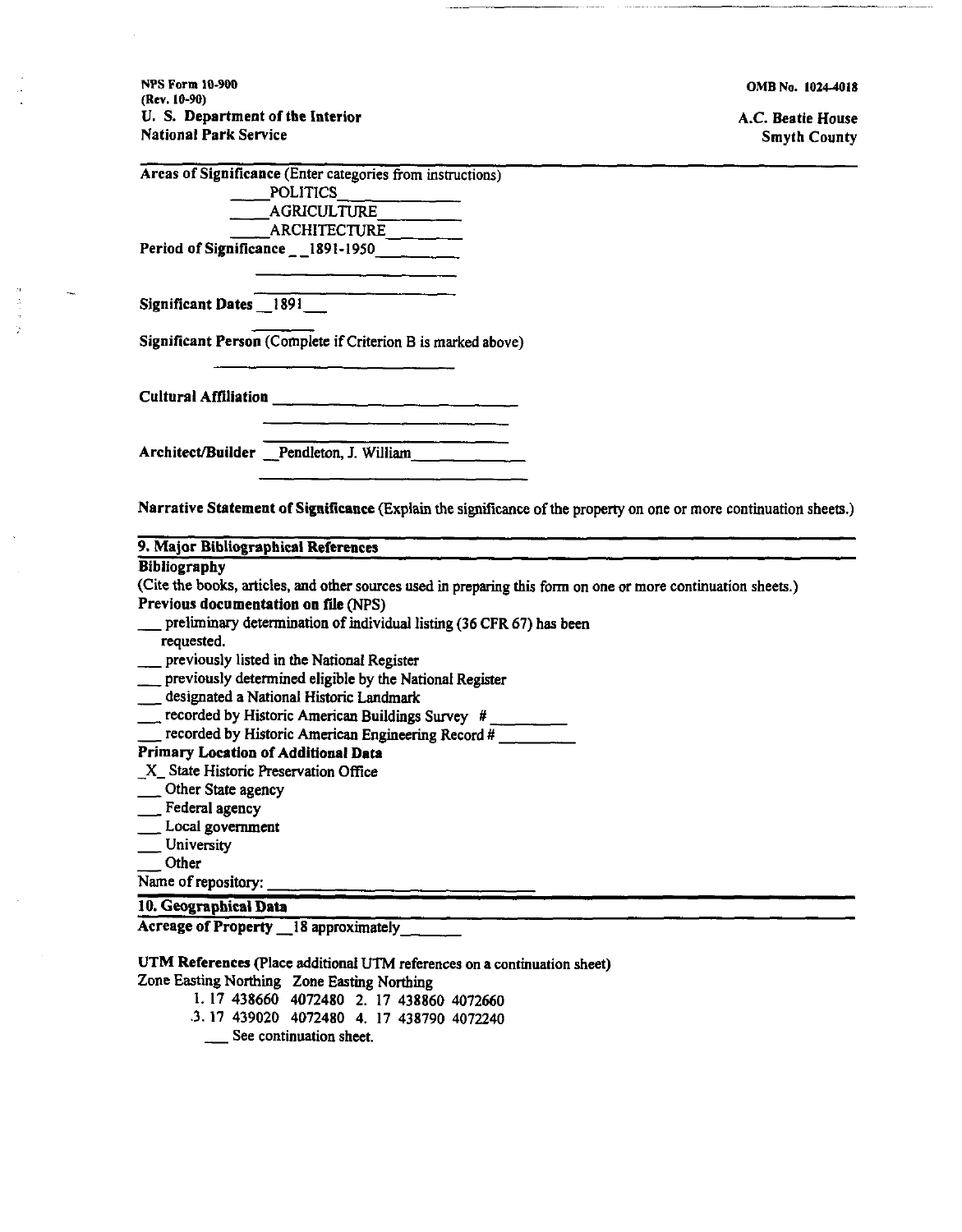NPS Form 10-900 (Rev. 10-90) U. S. Department of the Interior **National Park Service** 

OMB No. 1024-4018

A.C. Beatie House **Smyth County** 

Verbal Boundary Description (Describe the boundaries of the property on a continuation sheet.)

Boundary Justification (Explain why the boundaries were selected on a continuation sheet.)

| 11. Form Prepared By                                                                                                                                                                      |  |  |
|-------------------------------------------------------------------------------------------------------------------------------------------------------------------------------------------|--|--|
|                                                                                                                                                                                           |  |  |
| Organization: Roanoke Regional Preservation Office (1990) 1990) 4. [19] Mate January 2001                                                                                                 |  |  |
| street & number: 1030 Penmar Ave., SE telephone (540)857-7585                                                                                                                             |  |  |
|                                                                                                                                                                                           |  |  |
| <b>Additional Documentation</b><br>Submit the following items with the completed form:                                                                                                    |  |  |
| <b>Continuation Sheets</b>                                                                                                                                                                |  |  |
| <b>Maps</b><br>A USGS map (7.5 or 15 minute series) indicating the property's location.<br>A sketch map for historic districts and properties having large acreage or numerous resources. |  |  |
| <b>Photographs</b><br>Representative black and white photographs of the property.                                                                                                         |  |  |
| Additional items (Check with the SHPO or FPO for any additional items)                                                                                                                    |  |  |
| <b>Property Owner</b>                                                                                                                                                                     |  |  |
| (Complete this item at the request of the SHPO or FPO.)<br>name $\qquad$ Kathryn C. Beattie $\qquad$ $\qquad$ $\qquad$ $\qquad$ $\qquad$ $\qquad$ $\qquad$                                |  |  |
| street & number_249 West Lee Highway _________________________________telephone(540)646-3142 _____                                                                                        |  |  |
| city or town Chilhowie Chilhowie State VA zip code 24319                                                                                                                                  |  |  |

Paperwork Reduction Act Statement: This information is being collected for applications to the National Register of Historic Places to nominate properties for listing or determine eligibility for listing, to list properties, and to amend existing listings. Response to this request is required to obtain a benefit in accordance with the National Historic Preservation Act, as amended (16 U.S.C. 470 et seq.).

Estimated Burden Statement: Public reporting burden for this form is estimated to average 18.1 hours per response including the time for reviewing instructions, gathering and maintaining data, and completing and reviewing the form. Direct comments regarding this burden estimate or any aspect of this form to the Chief, Administrative Services Division, National Park Service, P.O. Box 37127, Washington, DC 20013-7127; and the Office of Management and Budget, Paperwork Reductions Project (1024-0018), Washington, DC 20503.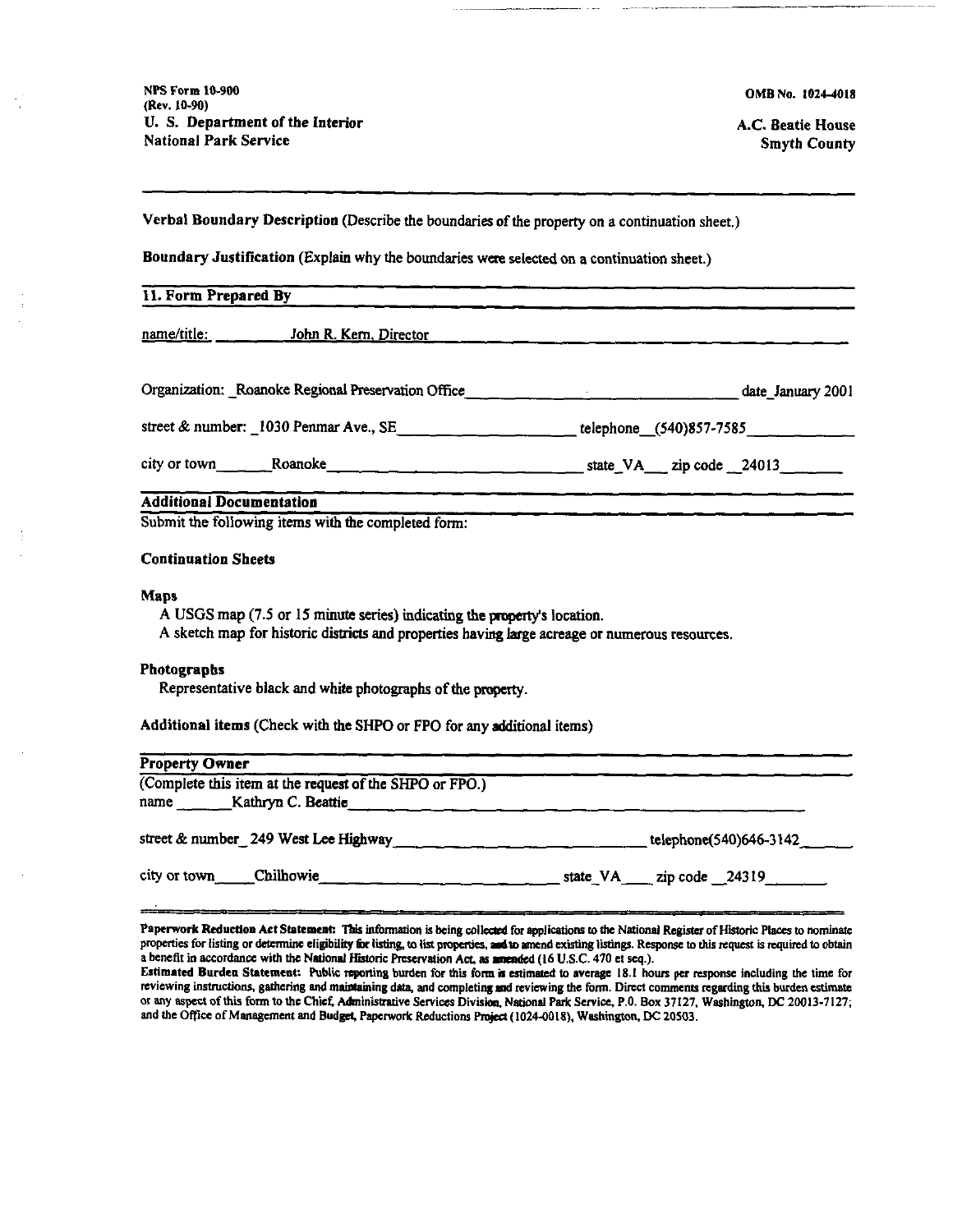NPS **Form 10-900-1 (8-86)**  United States Department of the Interior National Park Service

National Register of Historic Places Continuation Sheet

A.C. Beatie House Smyth County

Section  $7$  Page  $1$ 

#### **NARRATIVE DESCRIPTION**

#### Summary

The A.C. Beatie House is located on approximately 18 acres of open and wooded land located west of Route 107 and north of **U.S.** Route 1 1 in the town of Chilhowie, Smyth County, Virginia. The house is sited approximately 2,000 feet above sea level on the east **flank** of a knoll that is drained by the Middle Fork of the Holston River to the south and by Sulphur Spring Creek to the west. The nominated property is approximately 1,000 feet west of the Chilhowie Historic District (189-0001). The frame two-story Beatie House, built by Chilhowie carpenter William Pendleton in 1891, features Queen Anne design and detailing, a cornice with molded gable returns and scroll-sawn profile brackets, a polygonal front bay, and a one-story, three-bay porch with intricately scroll-sawn columns, cornice brackets, and balustrade. Rooms placed around a central stair hall retain their original mantels and extensive woodwork that displays intricately patterned use of various native woods. Baseboards, doors, and some mantels **retain** original graining and marbelizing. Contributing outbuildings located immediately north of the house and east of the driveway include a poured concrete dairy, a frame smokehouse constructed above an underground root cellar, a frame shed used to store coal and wood, a shed-roofed frame chicken coop, a frame garden house/garage, and a frame garage. A larger frame machinery shed is sited at the north edge of the property just south of Beattie Lane and west of the driveway. Located at the summit of the knoll approximately 600 feet southwest of the Beatie House, Town House ruins represent a unique contributing resource composed of three stone chimneys and brick wall remnants of a summer kitchen. The **ruins** of Town House survive as elements of a regionally prominent dwelling and meeting place constructed between 1770 and the early 1800s and owned by the Beatie family by the 1830s. Though the integrity of setting of the nominated property has been compromised by recent construction of a Food City supermarket immediately to the **east,** the A.C. Beatie House and Town House ruins occupy a prominent and otherwise unaltered knoll west of Chilhowie's historic commercial district.'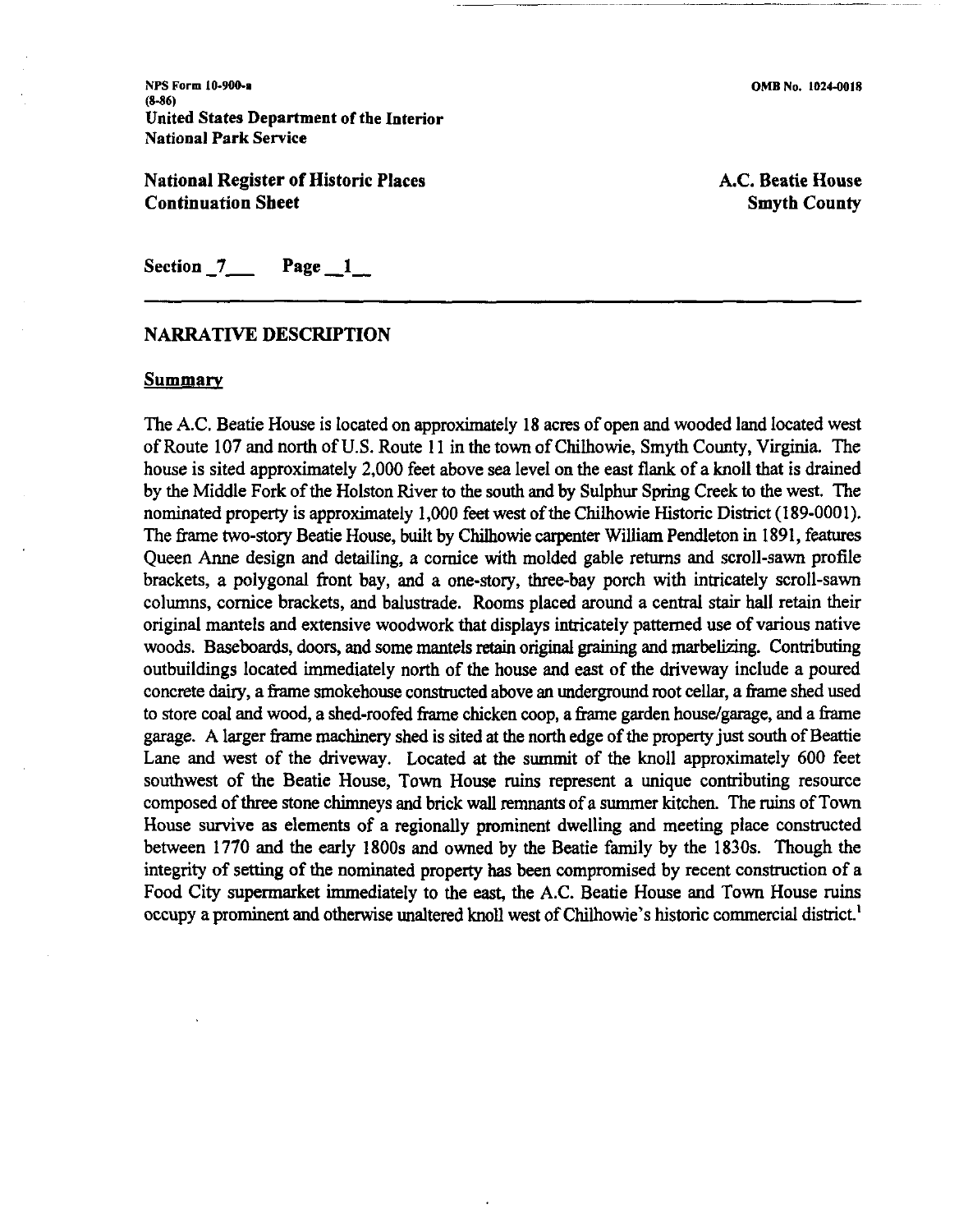**NPS Form 10-900-a (846)**  United States Department of the Interior National Park Service

National Register of Historic Places Continuation Sheet

A.C. Beatie House Smyth County

Section 7 Page 2

#### NARRATIVE DESCRIPTION (continued)

#### Inventory

- 1. A.C. Beatie House (1891). Contributing building.
- 2. Dairy (ca. 1900). Contributing structure.
- 3. Smokehouse/root cellar (ca. 1900). Contributing structure.
- 4. Shed for wood and coal storage (ca. 1900). Contributing structure.
- 5. Chicken coop (ca. 1900). Contributing structure.
- 6. Garden houselgarage (ca. 1900). Contributing **structure.**
- 7. Garage (ca. 1900). Contributing structure.
- 8. Machinery shed (ca. 1900). Contributing **strpcture.**
- 9. Town House (ca.  $1770-1830s$ ). Contributing site.

#### Main House

The A.C. Beatie House was built in 1891 by Chilhowie carpenter J. William Pendleton, who received \$1,500 for his work in return for completion of a contract that specified that the house was to resemble Pendleton's own house in Chilhowie, except for a two-foot extension of the wing opposite the front façade bay window and deeper window sills. The specifications prepared by A.C. Beatie's father C.W. Beatie called for two coats of the best paint inside and outside, a first-class finish in paint, and thoroughly seasoned lumber. J.W. Pendleton's own house in Chilhowie on Railroad Street was demolished in the 1970s. Pendeton family members report that he also owned a lumber yard in Chilhowie that milled wood cut **in** neighboring Tazewell County, Virginia. The A.C. Beatie House stands as a virtually unalteredexample of Pendleton's craftsmanship as a local carpenter and builder skilled in the execution of Queen Anne style detailing and the ornamented use of local woods.

#### Main House: Exterior

This two-story frame dwelling is designed with **Queen** Anne style detailing and built in a T-plan with an intersecting gable roof. The cornice is molded with gable returns and single scroll-sawn profile brackets. The one-story, three-bay porch on the principal south façade is ornamented with intricately

~ ~~~~~ - --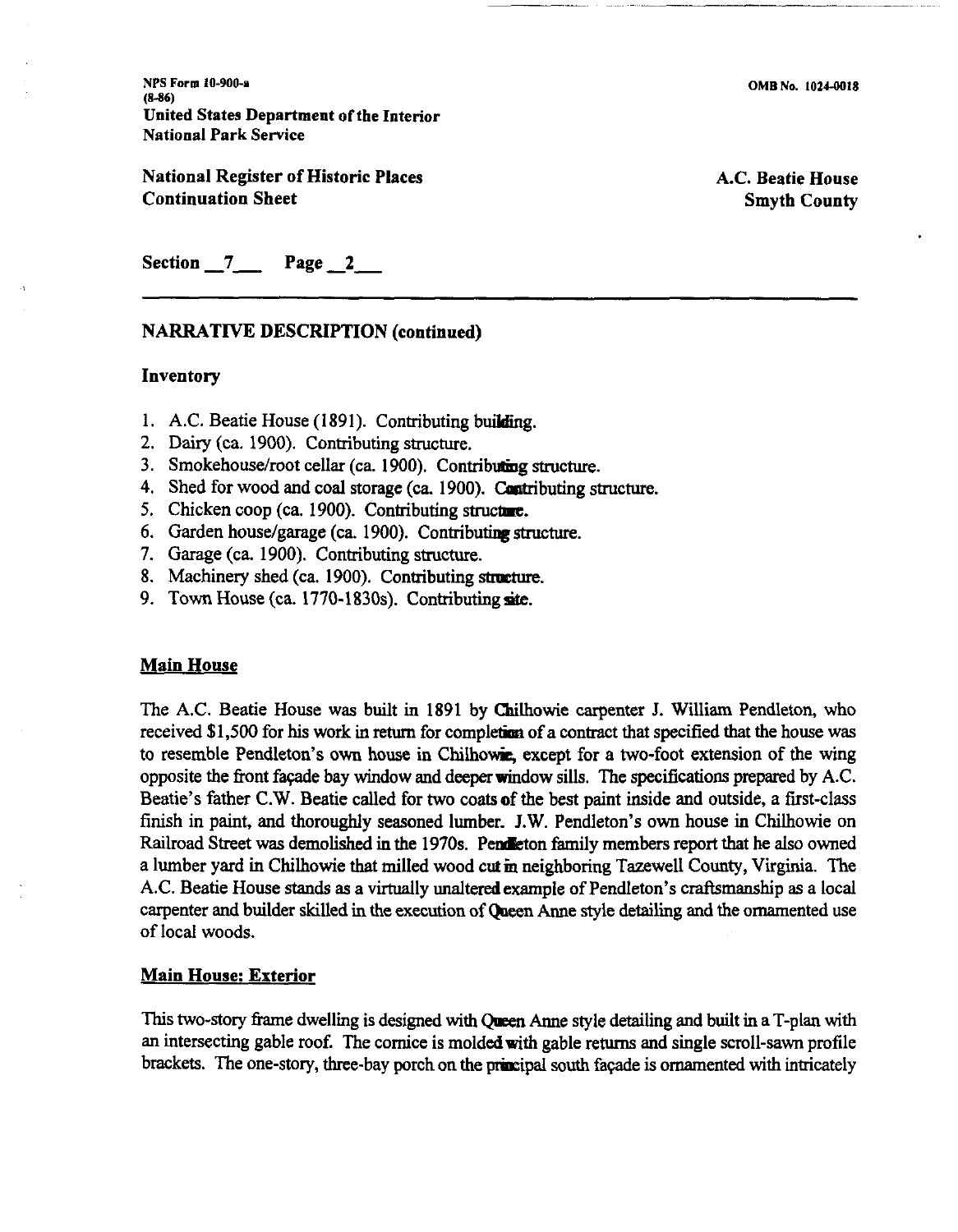**NPS** Form **10-900-1, (8-86)**  United States Department of the Interior National Park Service

National Register of Historic Places Continuation Sheet

**OMB No. 1024-0018** 

~

A.C. Beatie House Smyth County

Section 7 Page 3 ----- -

#### NARRATIVE DESCRIPTION (continued)

scroll-sawn columns, cornice brackets, and balustrade. The single-leaf front fapde door has a single light over two vertical panels and is surrounded by a four-light rectangular transom and sidelights with four lights over one panel. The sidelights feature stenciling reportedly executed by visitors as an expression of appreciation for the hospitality they received from the Beaties. The front screen door retains origmal spindlework and scroll-sawn detailing. All windows are double-hung sash with six-over-six lights and louvered wood shutters, except for the front faqade bay, which has one-overone lights and no shutters. The three chimneys are of brick laid in stretcher bond. The central chimney at the gable roof intersection retains its corbeled cap. The exterior end and rear chimneys have a single set of gabled shoulders. The building is clad in weatherboard siding and comerboards. A stone pier foundation has been infilled with brick and concrete block supports. A shed roof twostory frame kitchen wing extends to the rear. Original photographs depict a scroll-sawn balustrade on top of the front porch, which duplicated the ground-story porch balustrade and no longer survives. Original photographs also show that the molded cornice, gable returns, comerboards, and front faqade window surrounds were painted a darker color than the porch balustrade and the weatherboard siding. The east wing gable end chimney has lost its corbeled cap.

#### Main House: Interior

The interior plan consists of three original rooms on the first and second stories that are amanged around the central stair hall. The walls in these moms are plaster on wood lathe and the floors are of narrow oak boarding. Interior finishes display extensive woodwork that combines the use of various native woods in intricate patterns. Wainscoting for the ground floor and the stairwell features vertical beaded boards of walnut and chestnut. Baseboards have two horizontal boards with beading and a molded top. Doors feature four fielded panels with a molded **trim** and beading. Original graining survives on baseboards, doors, and window and door trim. Mantels in the living room and one upstairs bedroom have not been painted and retain original marbelizing. All of the mantels except in the parlor have a molded cornice shelf supported by single pilasters and have a single curved scallop overlay that rises from the side pilasters to span the entablature. The parlor mantel has a bracketed cornice shelf that surmounts wainscoting where the firebox should be, suggesting the use of a stove in that room. The living room features a built-in china cabinet also paneled with various woods. The bay window in the parlor is finished with wainscoting below the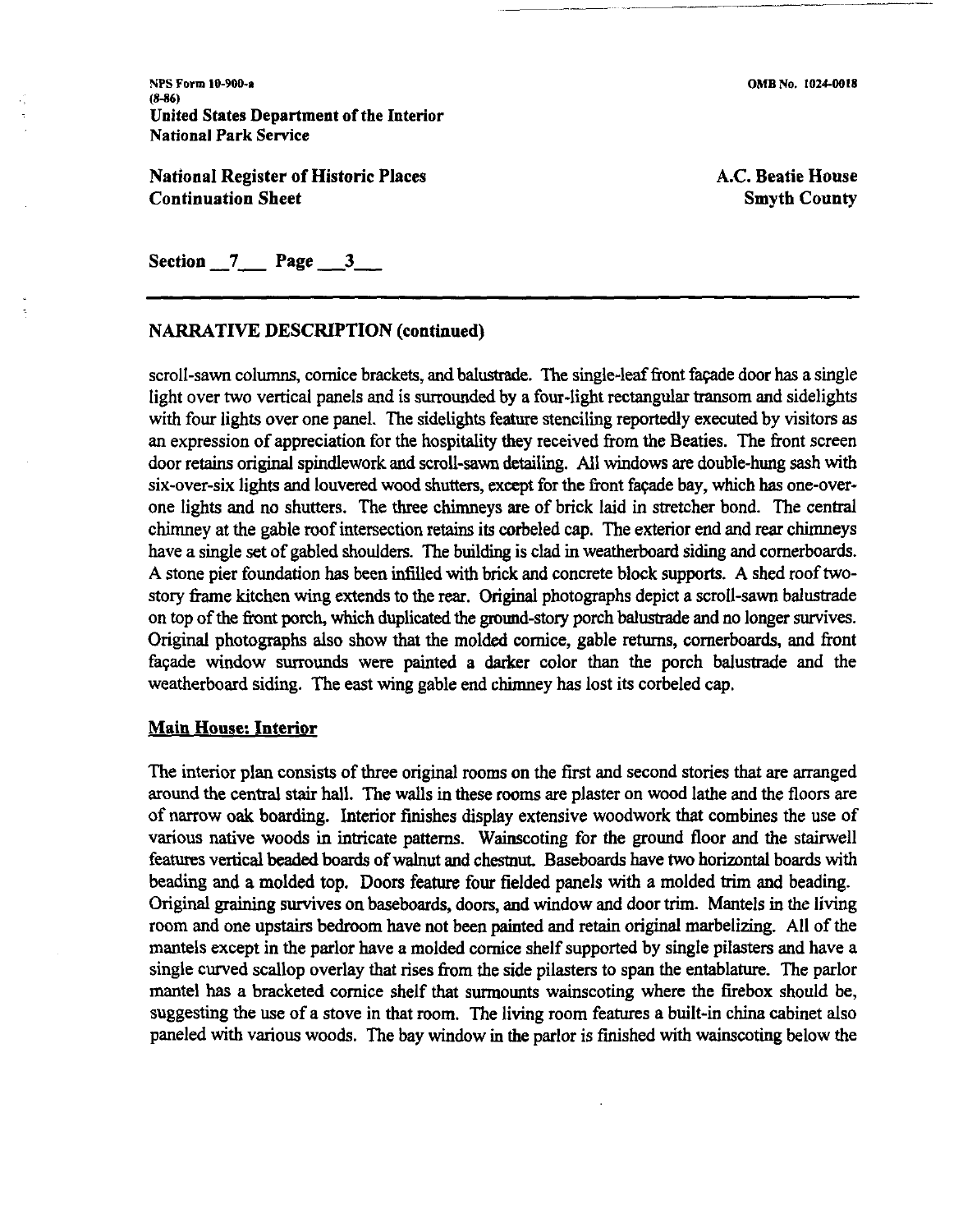NPS Form **10-900-a (8-86)**  United States Department of the Interior National Park Service

National Register of Historic Places Continuation Sheet

A.C. Beatie House Smyth County

Section 7 Page 4

#### NARRATIVE DESCRIPTION (continued)

full-length windows, grained wood side panels, and a beaded board ceiling. The entrance hall displays the same wainscoting and baseboard. The stairwell also features beaded vertical board wainscoting of alternating woods. The stairs have a turned balustrade, grained railing, turned newel post, and stringers with scroll-sawn detailing. The contemporary first-floor kitchen wing is finished with beaded board walls and ceilings.

#### Outbuildines and Landscaoe Features

Six agricultural outbuildings stand immediately north of the A.C. Beatie House: the poured concrete dairy and five frame outbuildings, including a smokehouse above a root cellar, a shed for storage of coal and wood, a shed-roofed chicken coop, a garden house and garage, and another garage. The larger frame machinery shed stands 250 feet to **the** north. The stone and brick features of the Town House site are located on the knoll top 600 feet to the southwest of the Beatie House.

The poured concrete dairy has a flat roof and a vertical board door.

The frame smokehouse has a gabled roof covered with standing seam metal and horizontal clapboard siding. A gabled extension to the east side faqade leads to an underground root cellar.

A frame shed with a gabled and standing seam metal roof and horizontal clapboard siding was divided into two areas for storage of coal and wood.

A frame shed-roofed chicken coop with three twelve-light fixed windows is clad with vertical weatherboard and roofed with standing seam metal.

A frame garden house/garage has weatherboard siding and a gabled roof covered with standing seam metal.

The other garage has two open bays, vertical board siding, and a gable roof covered with standing seam metal.

The larger machinery shed located to the north near Beattie Lane is a one-bay, frame, gabled structure roofed with sheet metal. The agricultural outbuilding is clad in vertical weatherboard and has a shed extension on its west gable end.

The Town House site consists of three standing, random-coursed stone chimneys that provided heat for the two-story log and frame Town House, and brick walls of a detached kitchen. Town House was recorded in 1982 by E. Randolph Turner as archaeological site 44SM0060. In

OMB No. **10244018**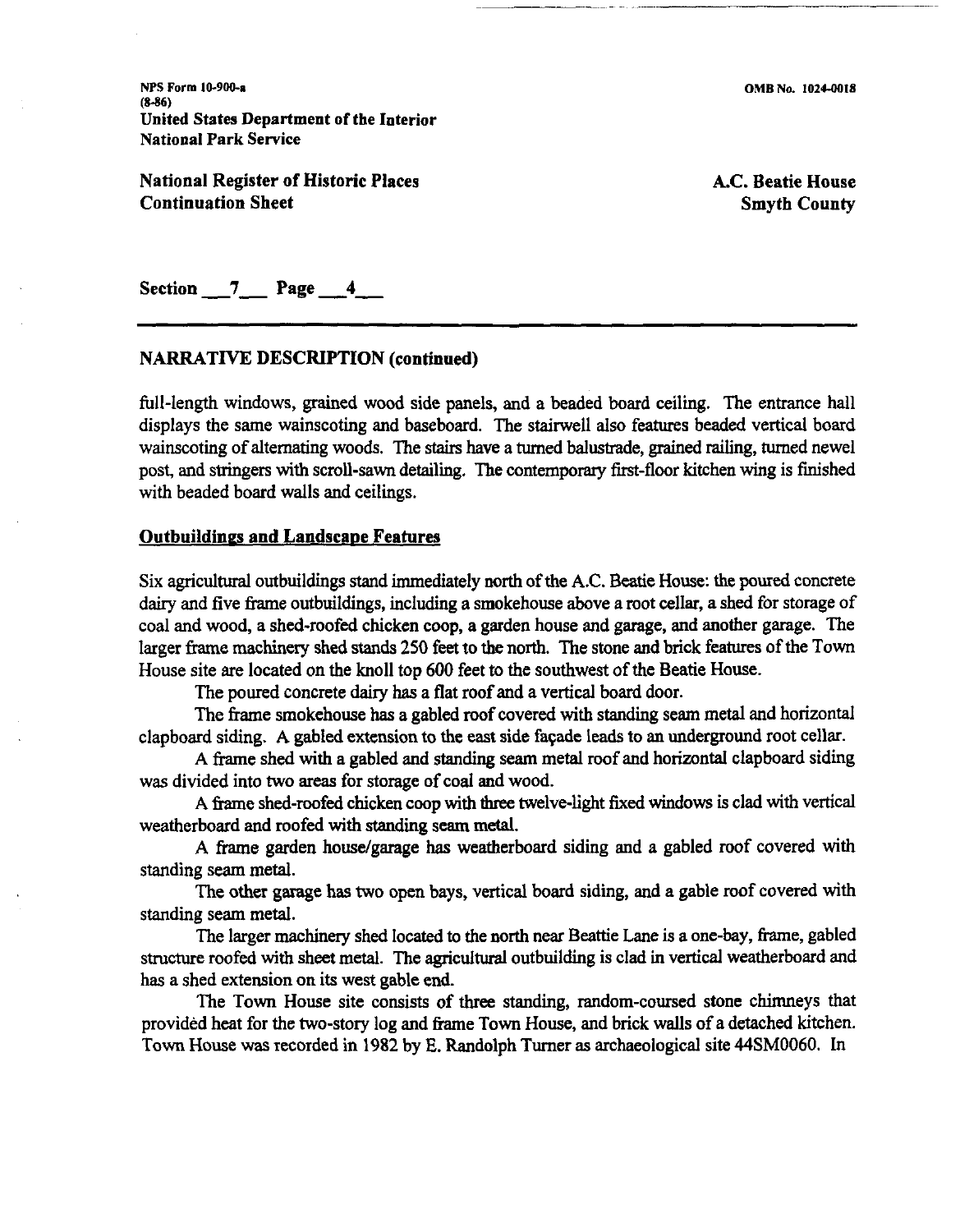NPS **Form 10-900-9 (8-86)**  United **States** Department of the Interior National Park Service

National Register of Historic Places Continuation Sheet

A.C. Beatie House Smyth County

Section 7,8 **Page 5** 

#### NARRATIVE DESCRIPTION (continued)

addition to making general comments on the three chimneys and adjacent brick walls of the detached kitchen, Turner recorded the site as approximately 100 meters in diameter. He noted a cellar filled with collapsed debris between the standing chimneys, and recorded informant-provided locations of former brick-lined cisterns, slave quarters, a smokehouse, and an icehouse. Turner made a **quick**  surface collection, observed the high likelihood of subsurface integrity, and concluded, "Site clearly has National Register potential and warrants further investigation."<sup>2</sup>

Landscape features are minimal. Historic photographs depict open fields surrounding the A.C. Beatie House and Town House, much like today.

#### **Integrity Statement**

The architectural integrity of the A.C. Beatie House remains remarkably intact. The T-plan, the molded cornice with gable returns and single brackets, the scroll-sawn porch ornamentation, and the varnished wood interior finishes with ornamented use of native woods all remain unaltered. Many of the interior baseboards, doors, mantels, and stair railings retain their original graining. Original agricultural outbuildings associated with the house remain in place and intact. The ruins of Town House continue to occupy their historic knoll top site and hold unexamined promise of subsurface integrity. The A.C. Beatie principal south façade exterior was altered around 1910 by removal of the balustrade that originally capped the three-bay porch. The house plan was modified in the 1970s by the addition of a second story above the rear kitchen wing. The Beatie family no longer owns the 400 acres of farmland that surrounded the house. Construction of the Food City supermarket on adjoining land to the east **has** compromised the nominated property's integrity of setting.

#### STATEMENT OF SIGNIFICANCE

#### **Summary Statement of Significance**

The A.C. Beatie House **was constructed** in 1891 as the home of Alonzo Claibourne Beatie, a locally prominent political leader and farmer. Built by local carpenter and builder William Pendleton, the Beatie 'House features Queen Anne detailing and retains unaltered evidence of Pendleton's craftsmanship with scroll-sawn brackets, ornamental interior woodwork, and graining. The

**OMB No. 1024-0018**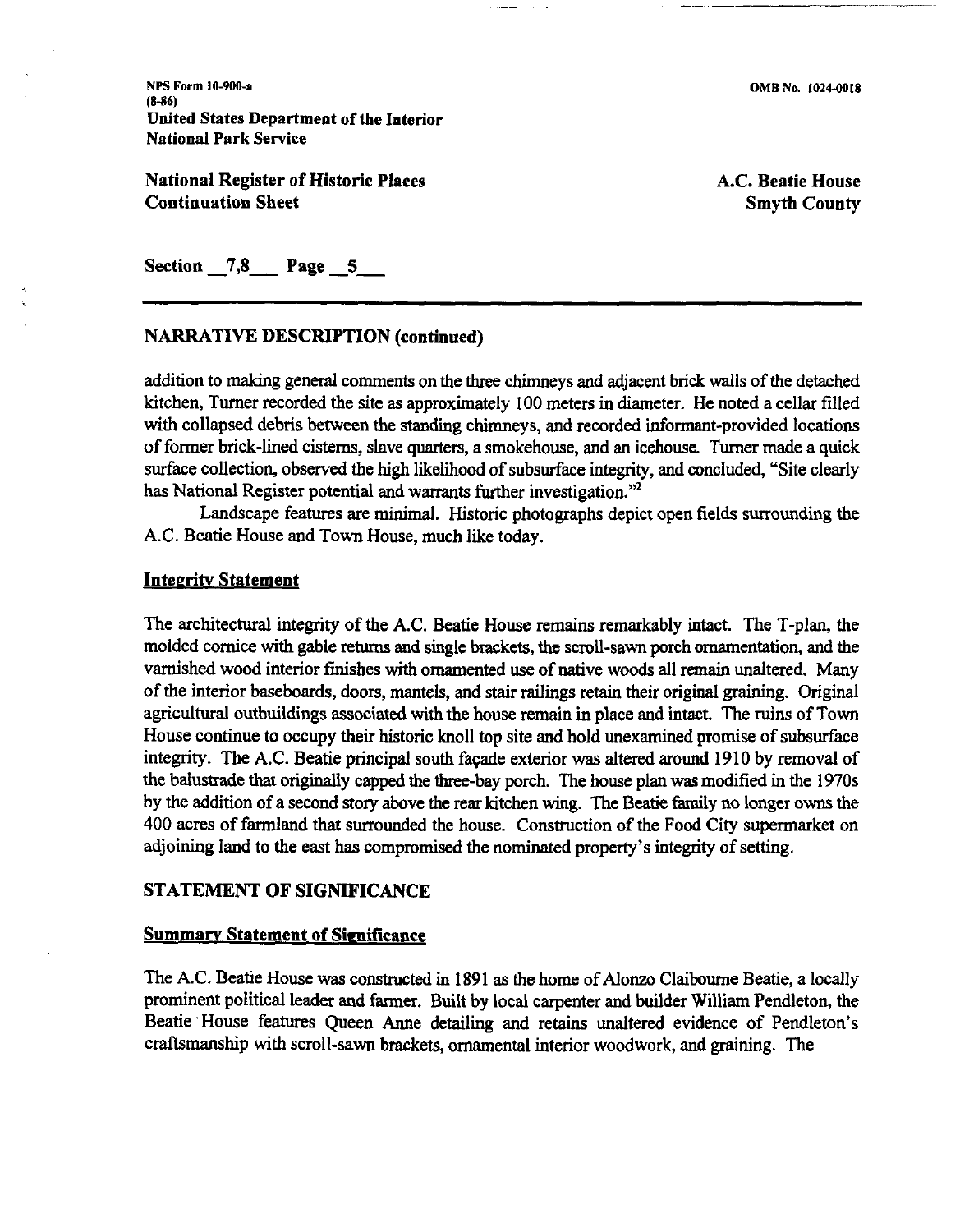NPS Form **10-900-a (846)**  United States Department of the Interior National Park Service

National Register of Historic Places Continuation Sheet

OMB No. **10244018** 

A.C. Beatie House Smyth County

Section 8 Page 6

#### STATEMENT OF SIGNIFICANCE (continued)

nominated property also contains agricultural contemporary outbuildings as well as a site that comprises the ruins of Town House, a regionally important dwelling constructed in phases after 1770 and owned by the Beatie family since 1837.

#### Justification of Criteria

The A.C. Beatie House is eligible for the National Register of Historic Places at the local level of significance under Criterion A in the category of Politics because of its association with A.C. Beatie, who twice represented Smyth County as a delegate to the Virginia General Assembly, and who served the Town of Chilhowie as a member of the town council from 1913 to 1923 and as mayor from 1923 until his death in 1950. The property is also locally eligible under Criterion A in the category of Agriculture because of its association with A.C. Beatie's **practice** of scientific agriculture and because of his four decades of service as a crop reporter for the **state** of Virginia and for the U.S. Department of Agriculture. The A.C. Beatie House is also eligible for National Register designation at the local level of significance **under** Criterion C as a remarkably well preserved example of a twostory frame T-plan house constructed by local carpenter and builder William Pendleton, who displayed an accomplished range of craffmanship in Queen Anne style detail, ornamental interior wood finishes, and graining. The period of significance is from the construction of the A.C. Beatie House in 1891 to A.C. Beatie's death in 1950.

#### **Acknowledgments**

A **draft** of this nomination **was** prepared by Kathryn Beattie, the wife of A.C. Beatie's grandson, C.W. Beattie, Jr. The architectural description of the house and contemporary outbuildings was drawn from materials prepared by Alison Blanton, who headed the Hill Studio consultant team in 1996 and 1997 that completed the architectural survey of Smyth County, a study that was co-funded by Smyth County and the Virginia Department of Historic Resources. Anne Stuart Beckett provided the black-and-white photographs of the property while she worked as architectural historian for the Roanoke Regional Preservation Office, VDHR. John Kern of RRPO/VDHR completed the revised nomination with extensive assistance from Kathryn Beattie, who also generously made the A.C. Beatie Papers available to Kern.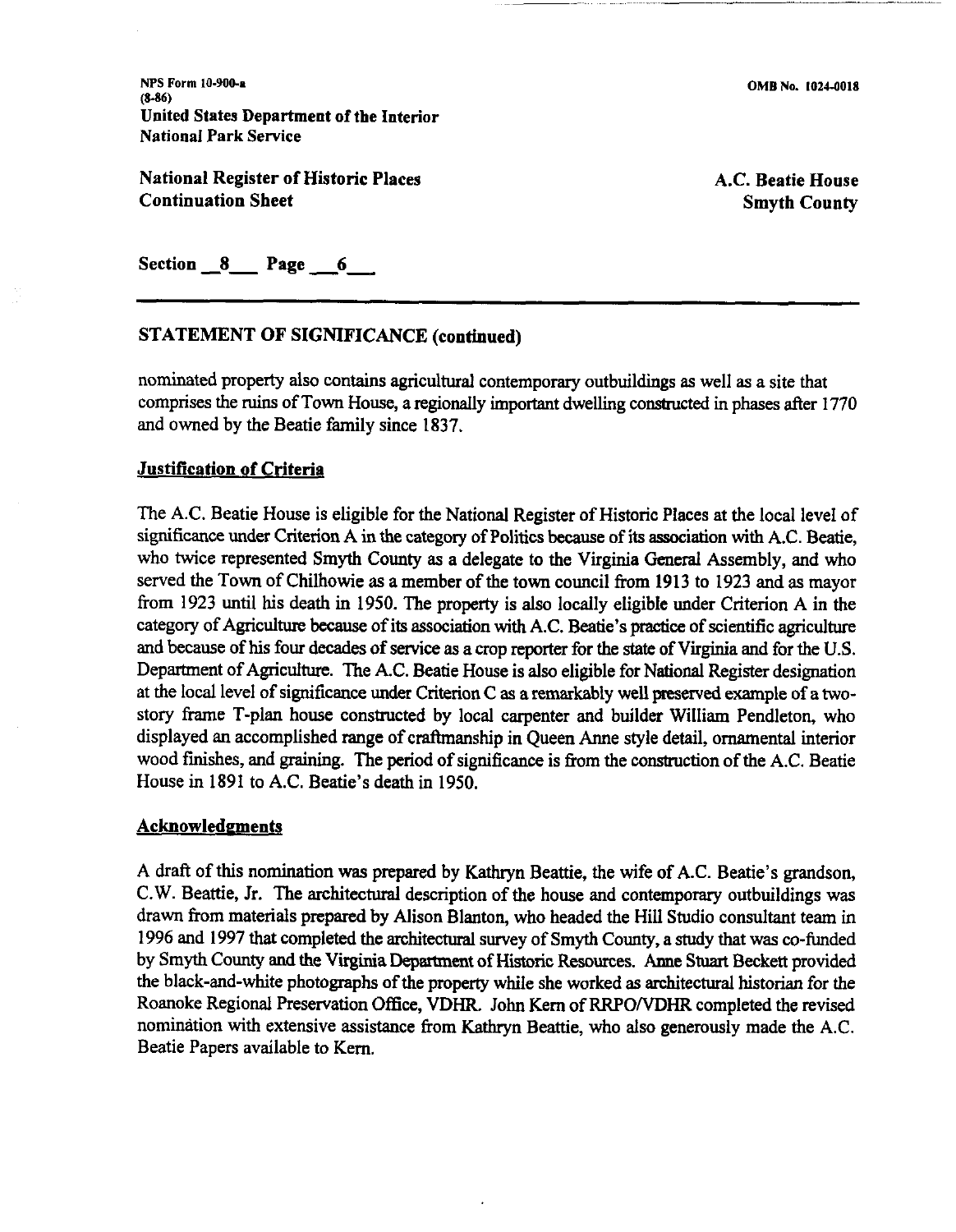NPS **Form 10300-a (8-86)**  United States Department of the Interior National Park Service

National Register of Historic Places Continuation Sheet

OMB **No. 1024-0018** 

A.C. Beatie House Smyth County

 $Section 8$  Page  $7$ 

#### STATEMENT OF SIGNIFICANCE (continued)

#### **Historical Background**

Of Scotch-Irish ancestry, the Beatie family has owned the land occupied by the A.C. Beatie House since the 1830s. The Beatie property, on Sulphur Spring Creek at its confluence with the Middle Fork of the Holston River, was originally known as Town House, a name first recorded in Virginia county court records in the 1770s when the land was owned by James Thompson.

#### Town House. 1770- 1920s

James Thompson received the Town House property as part of the estate of his grandfather James Patton, who surveyed the upper Holston drainage in the late 1740s and secured a land grant for the tract in 1753.' County court road orders first refer to Town House in 1773, and a two-story log dwelling had probably been constructed there by that date. James Thompson deeded the Town House property to his son William Thompson in 1809. An 1815 **tax** assessment recorded William Thompson as the owner of an 1800-acre farm "on both sides of the big road and the Middle Fork of Holstun [Holston] River . . . having thereon one log dwelling house, 60 feet by 20 feet . . . two stories.'" The building **thus** described is probably the log north portion of Town House, and the **L**plan wing to the south must have been added after that date. In 1819 William Thompson sold the Town House property to Francis Smith. Smith sold the property to the Sanders family in 1826, who in turn sold 263 acres, including Town House, to Robert Beatie in 1837.'

Robert Beatie, born in Virginia in 1787 as a second-generation Scotch-Irish descendant of John and Ellen Beatie, moved from Washington County to Chilhowie Sulphur Springs in newly formed Smyth County in 1833. Robert Beatie farmed, ran a tavern at Town House, and served many years as Smyth County clerk. Robert's son Claiboume W. Beatie **married** Flora Bailey in 1863 and operated a large farm and a mill at Town House. The Beatie family vacated Town House in the 1920s, and the structure was in ruins by midcentury.<sup>6</sup>

#### A.C. Beatie House. 1890-1950

Alonzd C. Beatie, the oldest child of Claibourne and Flora Beatie, was born in 1864, went to local schools in Chilhowie, and attended Emory and Henry College until 1882. After A.C. Beatie married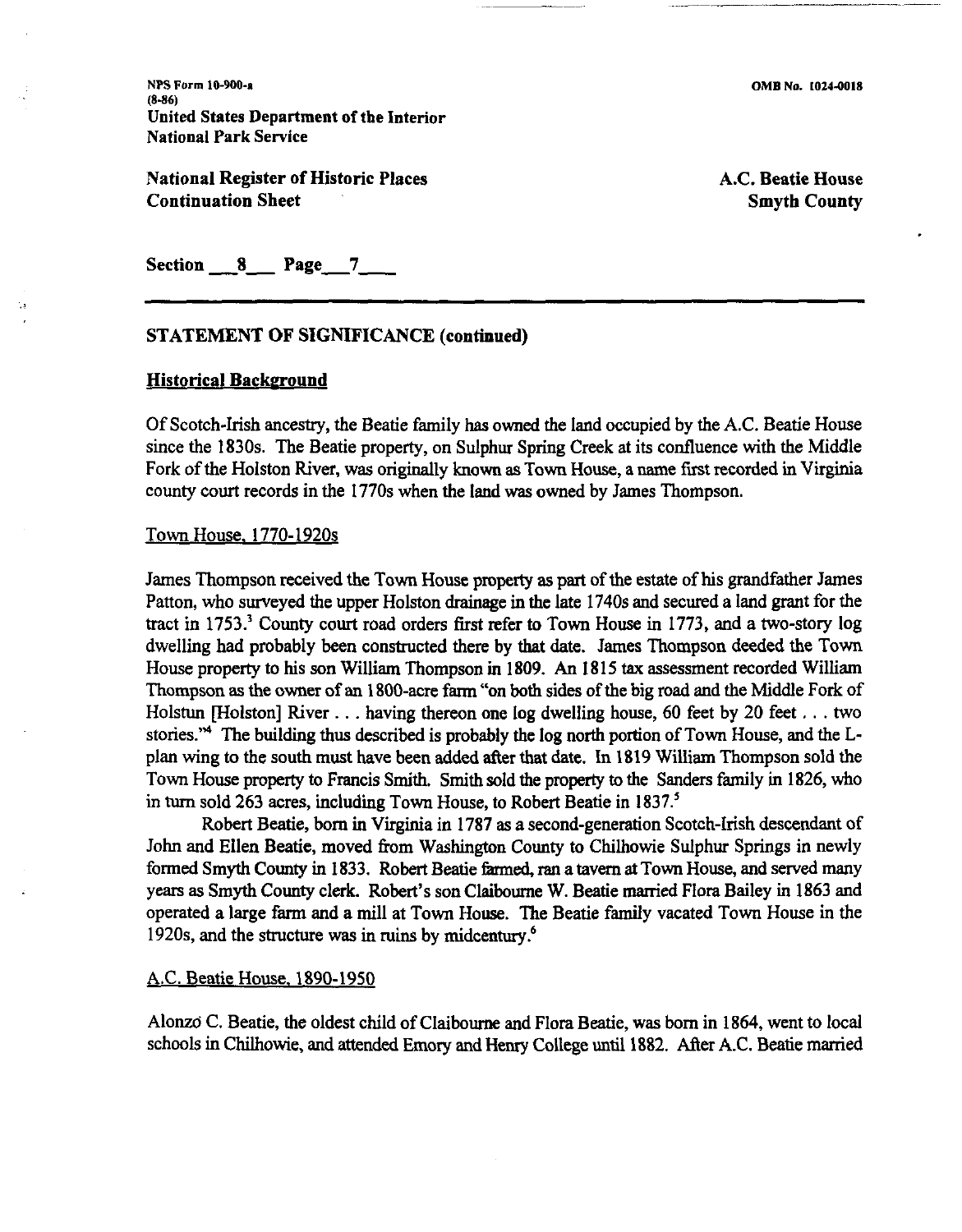OMB No. **10244018** 

NPS **Form 10-900-0 (8-86)**  United States Department of the Interior National Park Service

National Register of Historic Places Continuation Sheet Continuation Sheet<br>Continuation Sheet<br>Section 8 Page 8 A.C. Beatie House Smyth County

#### STATEMENT OF SGNIFICANCE (continad)

Elnora Walton of Prince Edward County, Virginia, on the last day of December 1890, his parents made the newlywedsa *gft* of a frame two-story dwelling, built for their specifications, located about 600 feet east of Town House, and known thereafter as the A.C. Beatie House.

- --

In August 1891 A.C. Beatie's father C.W. Beatie contracted with J. William Pendleton of Chilhowie to build a two-story frame house with a bay window, two coats of paint inside and out, and "a first-class finish." The house was to resemble William Pendleton's own house in Chilhowie, "except two feet is to be added in length to the room opposite the bay window and all windows to be 8 in more in depth" Chilhowie carpenter aad builder William Pendleton was to receive \$1,500 for construction, and the house was to be completed by the end of 1891. A.C. Beatie witnessed the contract between his fither and Pendleton, presumably moved into the new house within a year of his marriage to Elnom, and received title to the property in 1893.<sup>7</sup>

Alonzo and Elnora lived the remainder of their lives at the A.C. Beatie House. A photograph from the first decade of the twentieth century shows husband and wife on the bracketed front porch of the house with their first three children Anna Belle, Claibourne Walton, and Richard Jackson. Not shown in the photograph, their youngest children, twin sons William and Robert, were born in 1905.'

A.C. Beatie plaged an active role in local and **state** politics for more than half a century from the 1890s until his death in 1950. After serving as a Chilhowie magistrate from 1897 to 1901, Beatie mounted a successful campaign as a Smyth County delegate to the Virginia General Assembly in 1903. At the end of **hk** career, Beatie, a lifelong Republican, looked back on his first election to the General Assembly and credited his victory to advice he received from a Democrat who had a grudge against his incumbent opponent W. W. George. "He told me I had to do two things to win. One was always to brag on my opponent. Well I bragged on Dick George everywhere I went--not too much don't you understand—but whenever I said anything about him, it was something good. . . . But I probably still would have lost if I hadn't followed the last half of that other Democrat's advice. . .<br>He simply told me, 'Don't talk to anybody more than a minute and a half. Otherwise they'll find out how little you do know.' I listened to him. I just shook hands with the folks and got on my horse and rode off. That's how I won." Beatie added that he was spurred on in his pursuit of a seat in the General Assembly by his opponent's negative campaign. "He got to throwing off on me. Said I was a greenhorn and didn't know anything. He **was** absolutely right, don't you understand. But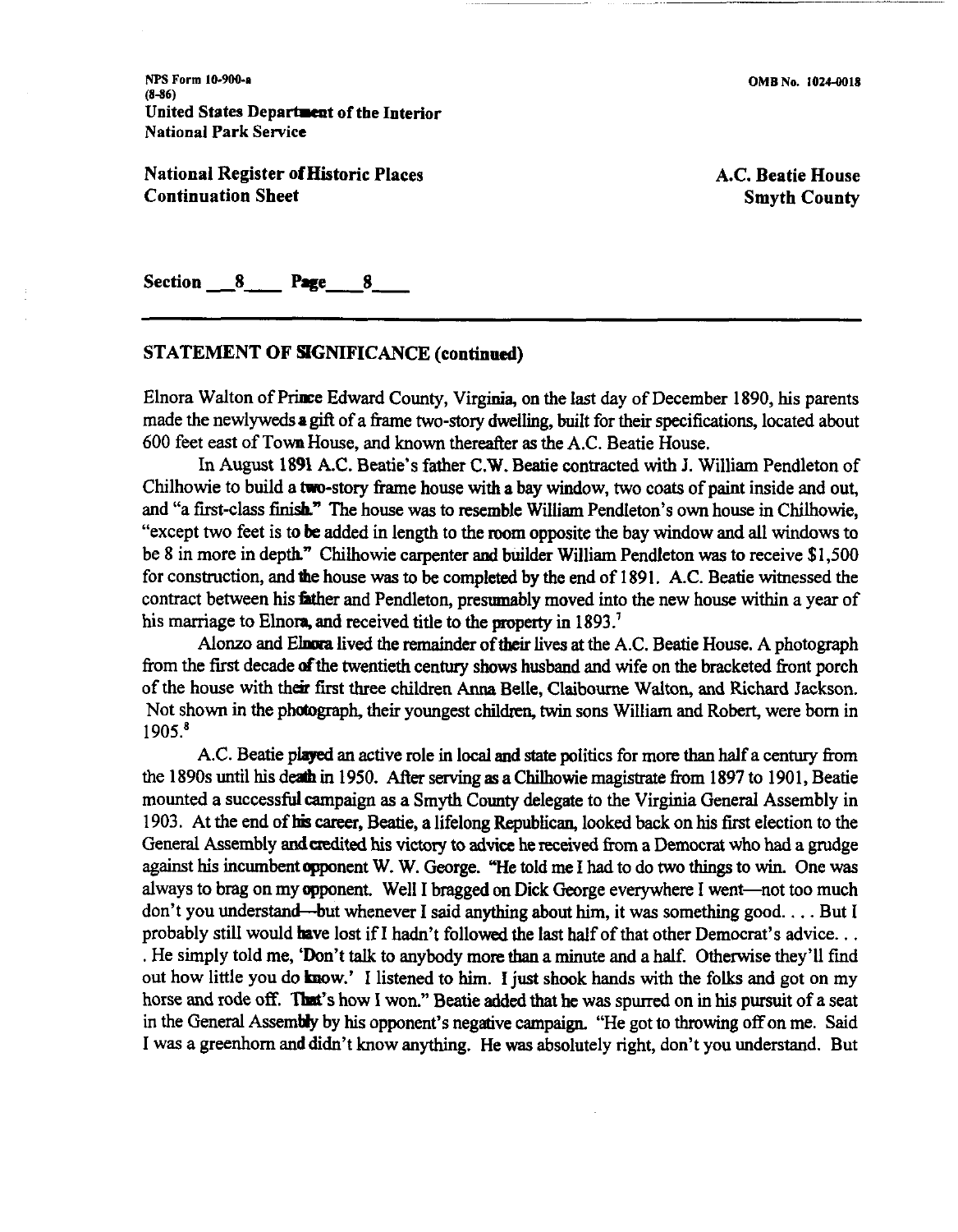NPS Form **LO-900.9 (8-86)**  United States Department of tbe Interior National Park Service

National Register of Historic Places Continuation Sheet

A.C. Beatie House Smyth County

Section 8 Page 9

# - -- STATEMENT OF SIGNIFICANCE (continued)

it made me mad, and I went to campaigning for **sure.** I killed two horses in two months--rode 'em to death-visiting every voter in Smyth County, to beat him." Beatie explained that he chose not to run for reelection in 1905 "because I knew I was **green."** He agreed to run again for the General Assembly in 1922 "when they couldn't get anyone else." Thus Beatie represented Smyth County once more in 1922 and for the special session of 1923, when he "worked with the Byrd element to keep 'em from putting a bond issue on us for roads." Though a Republican, Beatie said he supported Harry Byrd's leadership, and added, "I'll keep on until the Republicans get a better man."

By 1922 A.C. Beatie had served on the Chilhowie town council for a decade. He explained that the incorporation of Chilhowie as a town in 1913 took in about 40 acres of his land and that he was on the town council from then on. He was appointed mayor of Chilhowie in 1923 to fill an unexpired term, won election in 1924, and served as mayor from then until his death in 1950. While on council Beatie worked with other town fathers to install a safe water system supplied by a mountain spring 7 miles to the south. While mayor he presided over a peaceful town. He made personal calls on teenagers to straighten them out when they got in trouble and estimated with satisfaction at the end of his career, "We've got less crime than any other town of 1,000 in the country." As Chilhowie's mayor in the 1930s he **mte** letters to local newspapers to caution about the dangers of drinking alcohol and driving. During World War **I1** he contributed a note to the Virginia Municipal Review to assure all readers "in this sad hour of our National strife and selfsacrifice  $\dots$  the spirit of freedom will never die."<sup>10</sup>

In addition to his political leadership in Chilhowie, A.C. Beatie championed the practice of scientific agriculture and served as a director of the Bank of Chilhowie from the time of its organization in 1909. He operated a prosperous farm of over 400 acres that specialized in the production of **grains** whose quality **was** certified by the Virginia Polytechnic Institute College of Agriculture. In 1920 he challenged Smyth County farmers to donate \$10 each to create a Corn Club so the county agricultural extension agent could make a cash award to the participant who produced the best acre of white corn with the best ten show ears. The Bureau of Statistics of the United States Department of Agriculture designated A.C. Beatie **as** a statistical correspondent for Smyth County in 1911. Beatie fulfilled his responsibilities as a crop reporter faithfully thereafter, duties for which he received personal letters of thanks in 1946 from the Virginia Cooperative Crop Reporting Service and the' U.S. Department of Agriculture. When he died in the fall of 1950, the Old Dominion Farm Reporter recognized his decades of service **as** "Virginia's oldest crop reporter in point of continuous

-. .- . --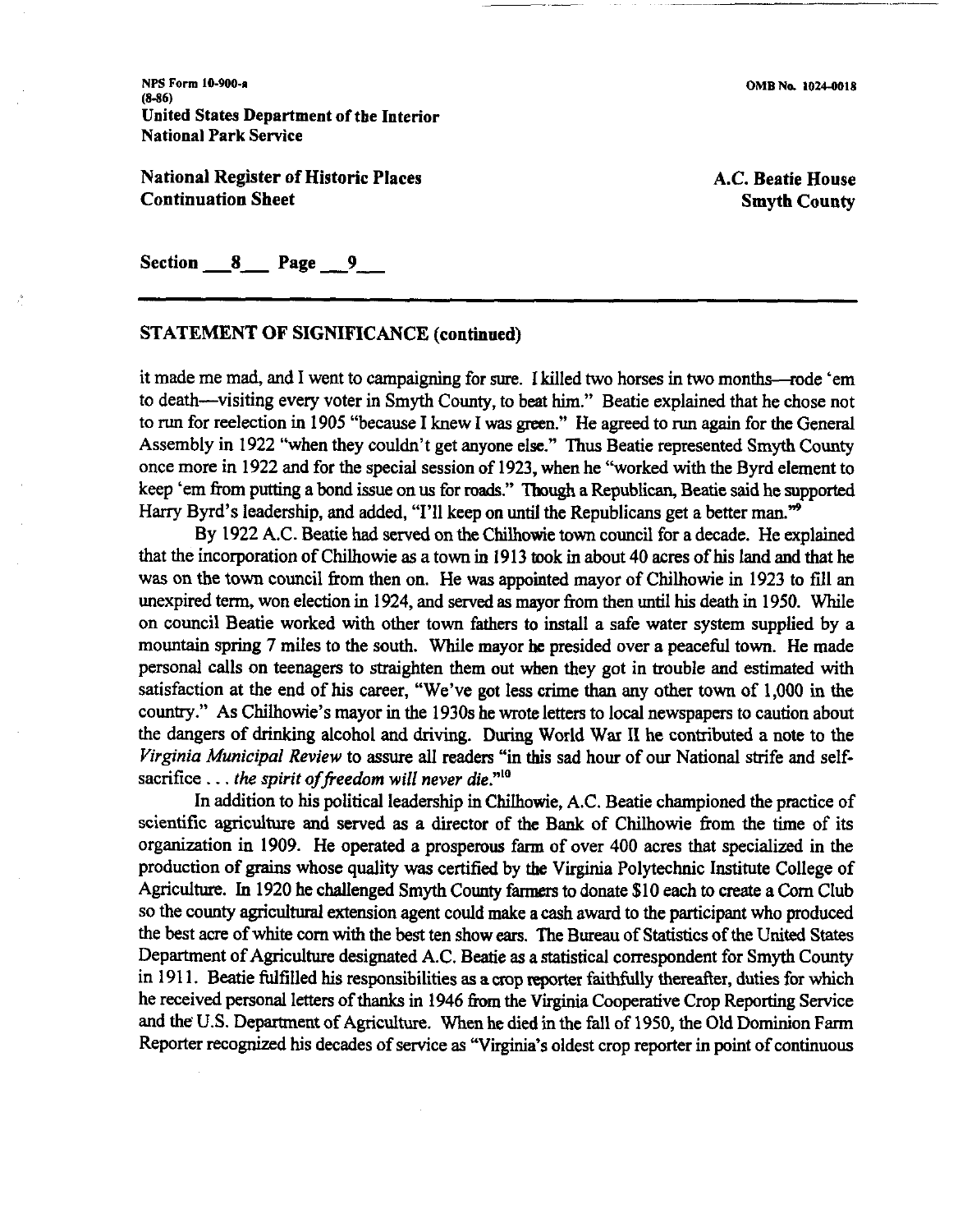NPS **Form 10-900-1 (6-86)**  United States Department of the Interior National Park Service

National Register of Historic Places Continuation Sheet

A.C. Beatie House Smyth County

Section **-8,9-** Page **10-** 

#### STATEMENT OF SIGNIFICANCE (continued)

service. . . . Mr. Beatie was one of our most consistent reporters and we had a long time ago come to feel very close to him and to rely a great deal on his sound judgement of the agricultural situation in his locality."<sup>11</sup>

When he died in 1950, A.C. Beatie was remembered as a faithful crop reporter, as twice a Smyth County delegate to the Virginia General Assembly, and as mayor of Chilhowie for 28 years. In the last years of his life he expressed quiet and good-natured awareness of these accomplishments, announcing that his son Claiboume Walton would succeed **him** as crop reporter, and that he had served as town mayor well and long enough. In his final year, A.C. Beatie also evidenced active interest in the history of Town House and Chilhowie. The Smyth County News in December 1949 reported that on the morning of his  $85<sup>th</sup>$  birthday he "gave a talk to the highschool students, giving a most interesting account of the original Town **House** and the early days of Chilhowie." In April 1950 he used Town of Chilhowie letterhead to record a Works Progress Administration account of Town House and Chilhowie. Finally, his personal collection of papers pertaining to the Beatie family and their life at Town House and Chilhowie preserve a permanent record of his public service and his abiding interest in family and local history.<sup>12</sup>

#### ENDNOTES

- 1. This narrative description draws almost exclusively upon the architectural site file records completed by Alison Blanton, who headed the Historic Architectural Survey of Smyth County, Virginia, conducted by Hill Studio, P.C., in 1996-1997 with cost share funding provided by Smyth County and the Virginia Department of Historic Resources. The narrative description also utilized historic photographs and notes from the A.C. Beatie Papers.
- 2. E. Randolph Turner, Virginia Research Center for Archaeology Site Survey Form, 44SM0060, 611 0182; Virginia Department of Historic Resources.
- 3. Washington County, Virginia, Deed Book 4,190-193; A.C. Beatie Papers.
- 4. *Miuy* B. Kegley, Supplement to Southwest **Virginia** *Tax* Assessments, **1815:** Grayson, Lee, Scott, Russell, Washington, **and** Wythe Counties. *Maty* B. Kegley, Wytheville, Virginia, 1992,27.

OMB No. **1024-0018** 

. -- --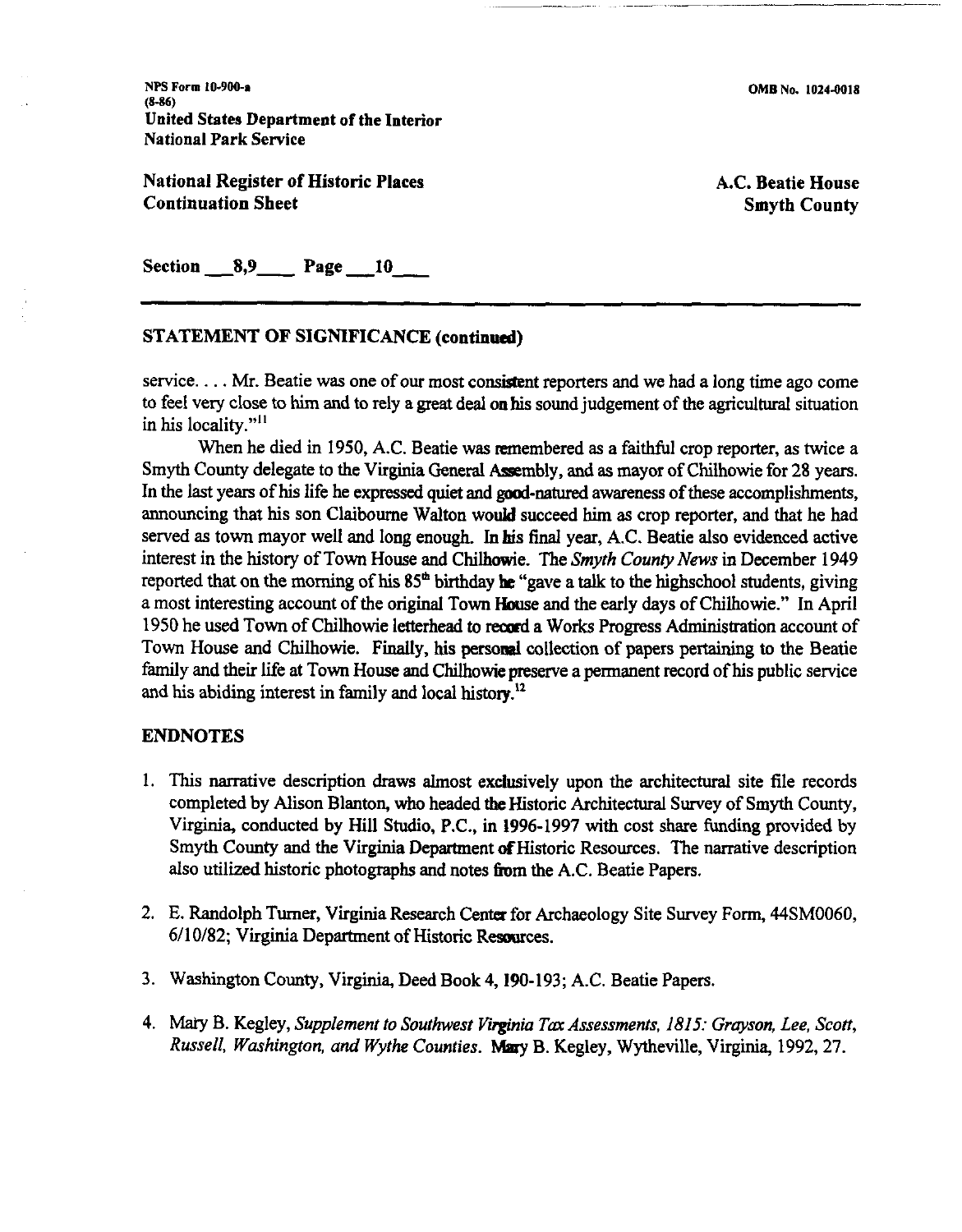OMB No. 1024-0018

~.~ --

**NPS Form 10-9Wr (8-86)**  United States Department of tbe Interior National Park Service

National Register of Historic Places Continuation Sheet

A.C. Beatie House Smyth County

Section 9 Page 11

#### ENDNOTES (continued)

- 5. Mack Sturgill, Town House notes; Smyth County, **Virginia,** Deed Book 2,95; in the A.C. Beatie Papers, 33. Though local and regional accounts made during the mid-twentieth century attribute a 1750s date to construction of Town House, these claims **are** not substantiated by Sturgill's extensive research.
- 6. Alonzo C. Beatie Biography, *History of Virginia,* vol. *6, Virginia Biography,* American Historical Society, Chicago and New York, 1924, 177-178. The 1815 **tax** assessment, historic photographs, and the architectural site file for Town House (189-0016) suggest that the large Lplan dwelling with clapboard siding was built in three stages. A three-bay log unit measuring approximately 40 feet by 20 feet was built first between the two north chimneys so that the principal façade faced north and paralleled the Old Stage Road. Photographs from the late 1950s show these V-notched log walls as the only standing portion of the house. A two-bay log cell measuring approximately 20 feet square **was** added **flush** with the west gable end of the original unit. Together these two portions comprise the 60-foot-by-20-foot log rectangle. A third chimney was added at the south gable end of the new wing to complete the L plan of Town House depicted in all historic photographs.
- 7. A.C. Beatie Papers. *Chataignes Virginia Gazetteer,* 1893-1894.
- 8. A.C. Beatie Papers. Manuscript Census, Smyth County, Virginia, 1900 and 1920.
- 9. *Richmond Times-Dispatch,* **August** 20, 1950,4-B. On August 22,1950, then Senator Hany F. Byrd wrote Beatie to tell him how much he appreciated Beatie's favorable reference to Byrd's political leadership in the *Times-Dispatch* article. "I well recall the session in Richmond in 1922 and the special session in 1923, and the part you played in saving the State from a bond issue. You will remember we were losing votes hour by hour on the night just before we adjourned in 1922. We lost the Senate by one vote and came near losing the House. We then had a special session and submitted the matter to the people and won out. I assure you it was a great pleasure for me to be associated with you in this---one of the most important epochs in Virginia's economic history." A.C. Beatie Papers.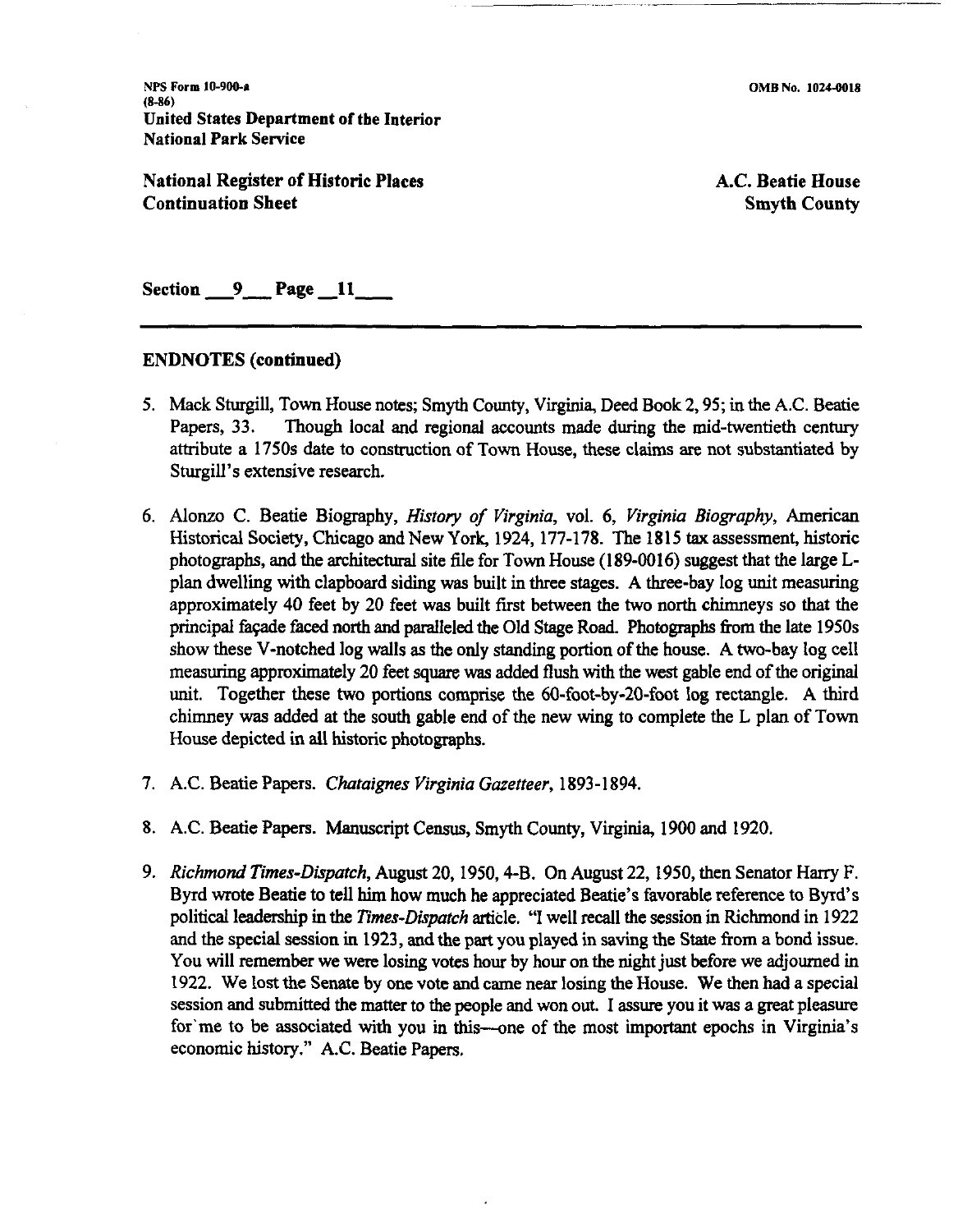NPS **Form 10-900-a (8-36)**  United States Department of the Interior National Park Service

National Register of Historic Places Continuation Sheet

OMB No. **1024-0018** 

A.C. Beatie House Smyth County

Section 9 Page 12

#### **ENDNOTES** (continued)

- 10. *Richmond Times-Dispatch,* August 20,1950; *Virginia Municipal Review,* December 1942; *News Leader,* letter, no date; in A.C. Beatie Papers.
- 11. A.C. Beatie Biography, 1924; Old *Dominion Farm Reporter,* Virginia Cooperative Crop Reporting Service, October 25,1950; in A.C. Beatie Papers.
- 12. The A.C. Beatie Papers have been conserved and are retained by his grandson's wife, Kathryn Beattie. A.C. Beatie's son, Claibourne Walton Beatie, inherited Town House in the 1930s. Claibourne Walton Beatie, Jr., inherited Town House in 1971 when his father died, and C.W. Beattie, Jr., and wife Kathryn (married in 1950) moved into the A.C. Beatie House in 1974. Kathryn Beattie continued to live in the A.C. Beatie House after her husband died in 1978; she purchased the A.C. Beatie House from the family estate in 1993. Kathryn Beattie, personal communication, October 2000.

#### **BIBLIOGRAPHY**

Unpublished Sources

Beattie, **Kathryn.** Personal communication, October 2000, **January** 2001.

. A.C. Beatie Papers.

Turner, E. Randolph. Virginia Research Center for Archaeology Site Survey Form, 44SM0060, 6/10/82, Virginia Department of Historic Resources.

#### U.S. **Census** Manuscripts, Population

- 1900 Twelfth Census, manuscript schedule, Smyth County, Virginia Microfilm.
- 1920 Fourteenth Census, manuscript schedule, Smyth County, Virginia. Microfilm.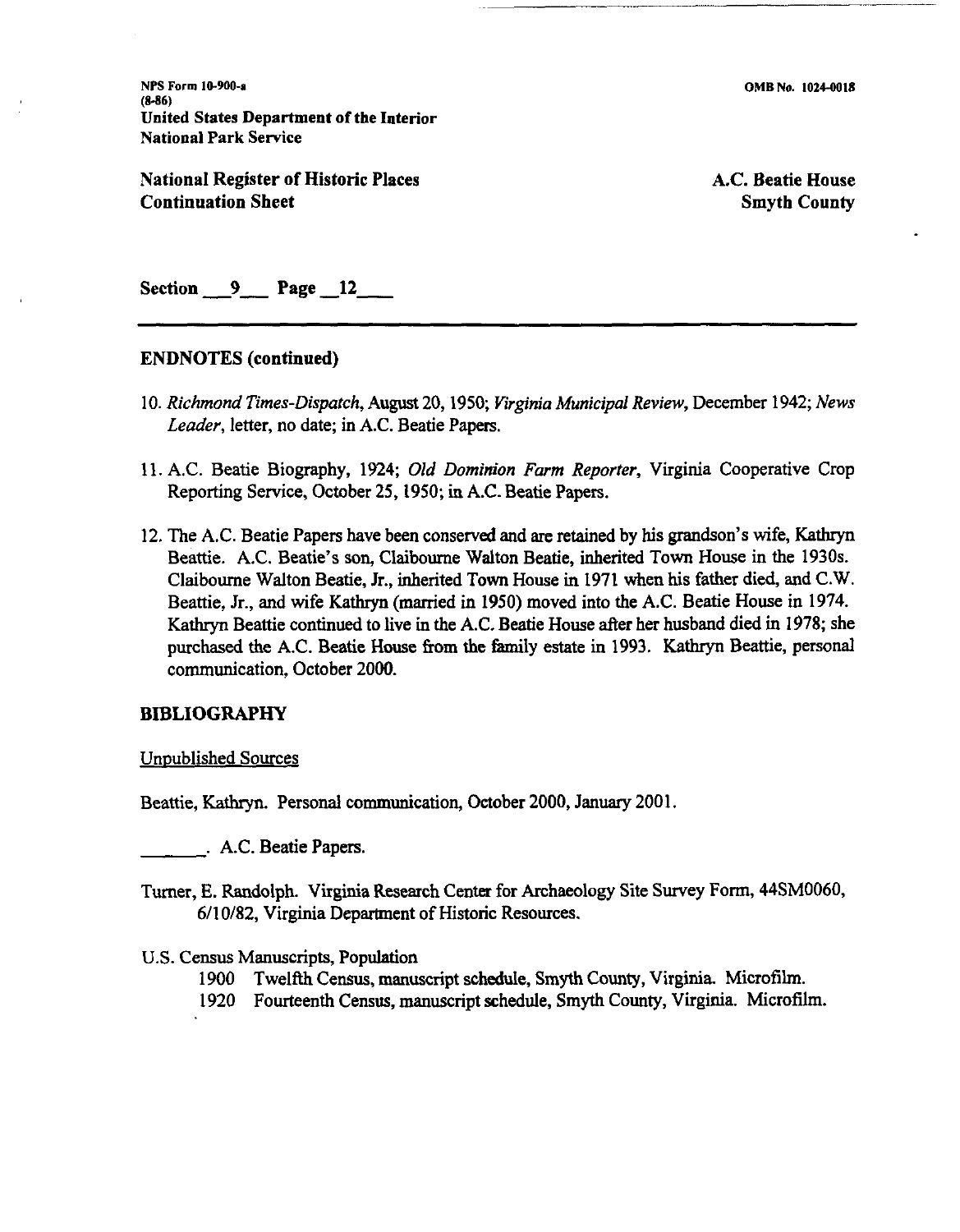**NPS Form 10-900-a (8-86) United States Department of tbe Interior National Park Service** 

**National Register of Historic Places Continuation Sheet** 

**A.C. Beatie House Smyth County** 

Section 9 Page 13

#### **BIBLIOGRAPHY (continued)**

Published Sources

- Alonzo C. Beatie Biography, *History of Virginia,* vol. *6, Virginia Biography* (Chicago and New York: American Historical Society, 1924).
- Blanton, Alison. "Historic Architectural Survey of Smyth County, Virginia Hill Studio, Roanoke, Virginia (Richmond, VA. Virginia Department of Historic Resources, 1997).

*Chataignes Virginia Gazetteer,* 1893-1894 (Richmond, VA: Jenkins and Walthall Binders).

Kegley, Mary B. *Supplement to Southwest Virginia Tax Assessments, 1815: Grayson, Lee, Scott, Russell, Washington, and Wythe Counties* (Wytheville, VA: Mary B. Kegley, 1992).

*Old Dominion Farm Reporter,* Virginia Cooperative Crop Reporting Service, October 25, 1950.

*Richmond Times-Dispatch,* August 20, 1950,4-B.

*Virginia Municipal Review,* December 1942.

Wilson, Goodridge. *Smyth County History and Traditions* (Kingsport, TN: Kingsport Press, 1932).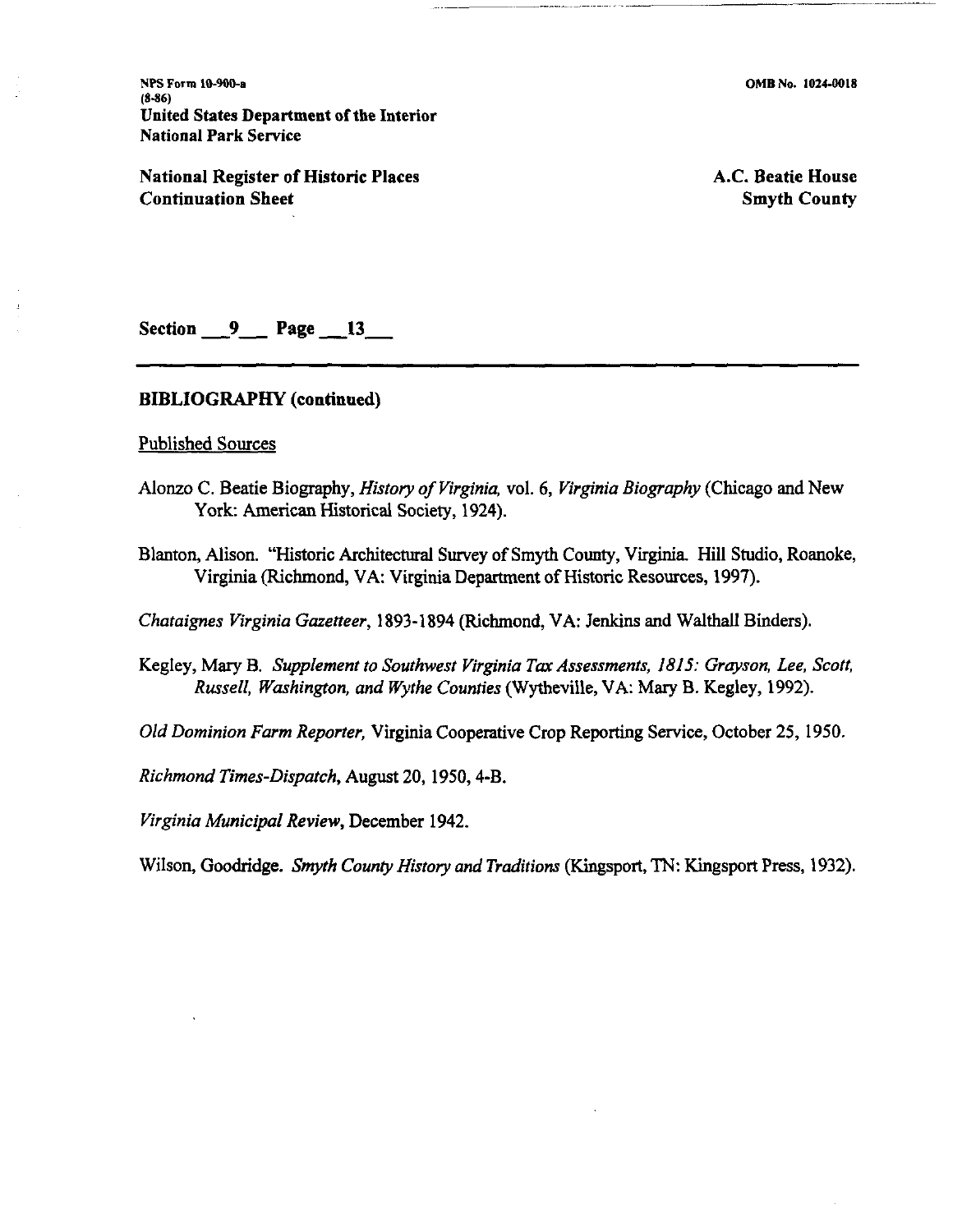**NPS Form 10-900-s (8-86)**  United States Department of the Interior National Park Service

National Register of Historic Places Continuation Sheet

A.C. Beatie House Smyth County

Section **-10-** Page-14-

#### GEOGRAPHICAL DATA

#### **Verbal Boundary Description**

The boundary for the **A.C.** Beatie House is shown on the accompanying map, "Exhibit B: **A.C.**  Beatie House, Legal Parcel Map." Starting at northwest corner point A, the boundary runs east approximately 1,100 feet to point B; then south approximately 700 feet to point **C;** then west approximately 1,100 feet to point D; and then **north** approximately 800 feet to close at point **A.** 

#### Boundarv Justification

The **A.C.** Beatie House nomination includes all land and contributing resources presently owned by Kathryn Beattie. The nominated property is bounded by Beattie Lane to the north, Kathryn Beattie's property line to the east, U.S. Route 11 to the south, and Kathryn Beattie's property line to the west.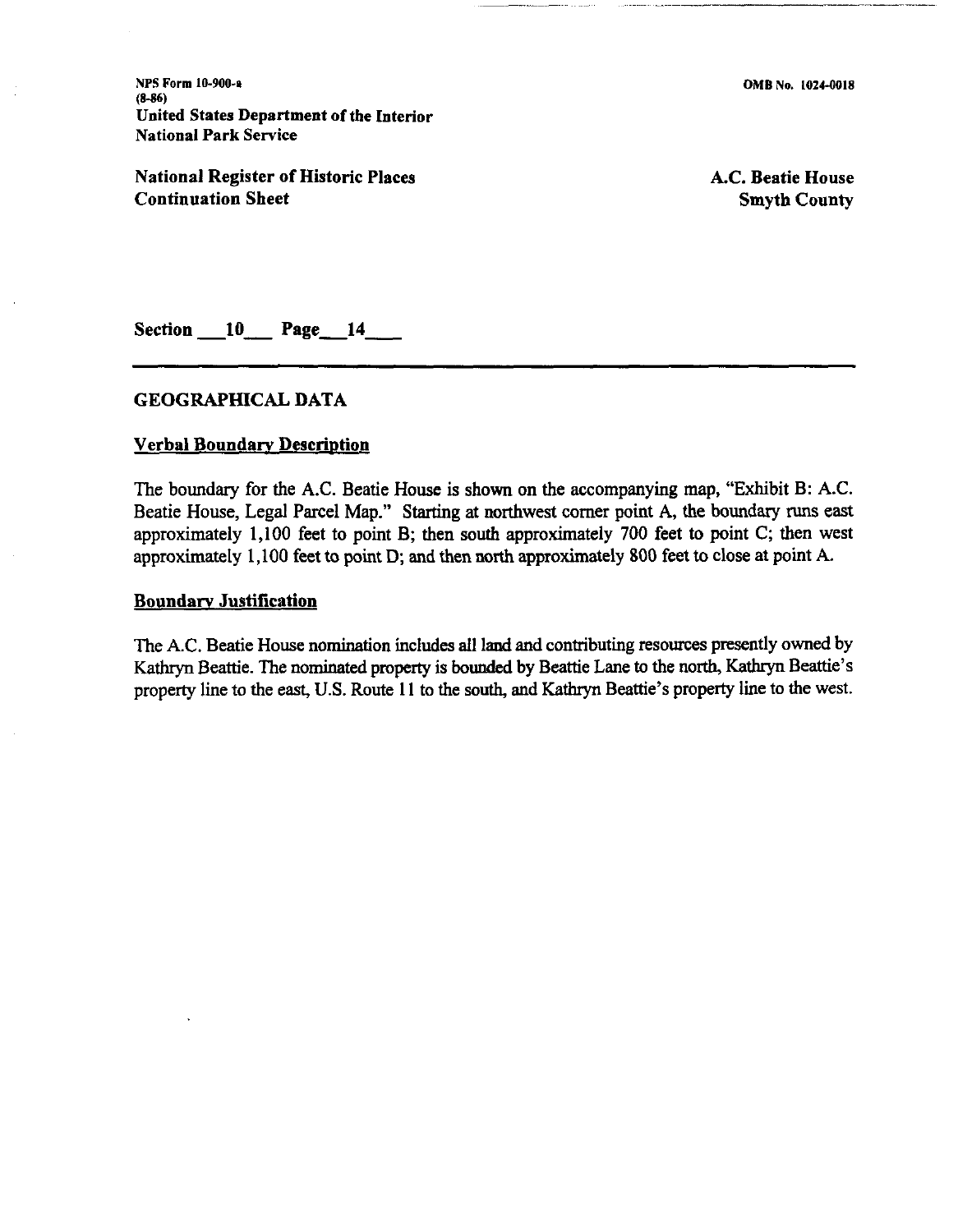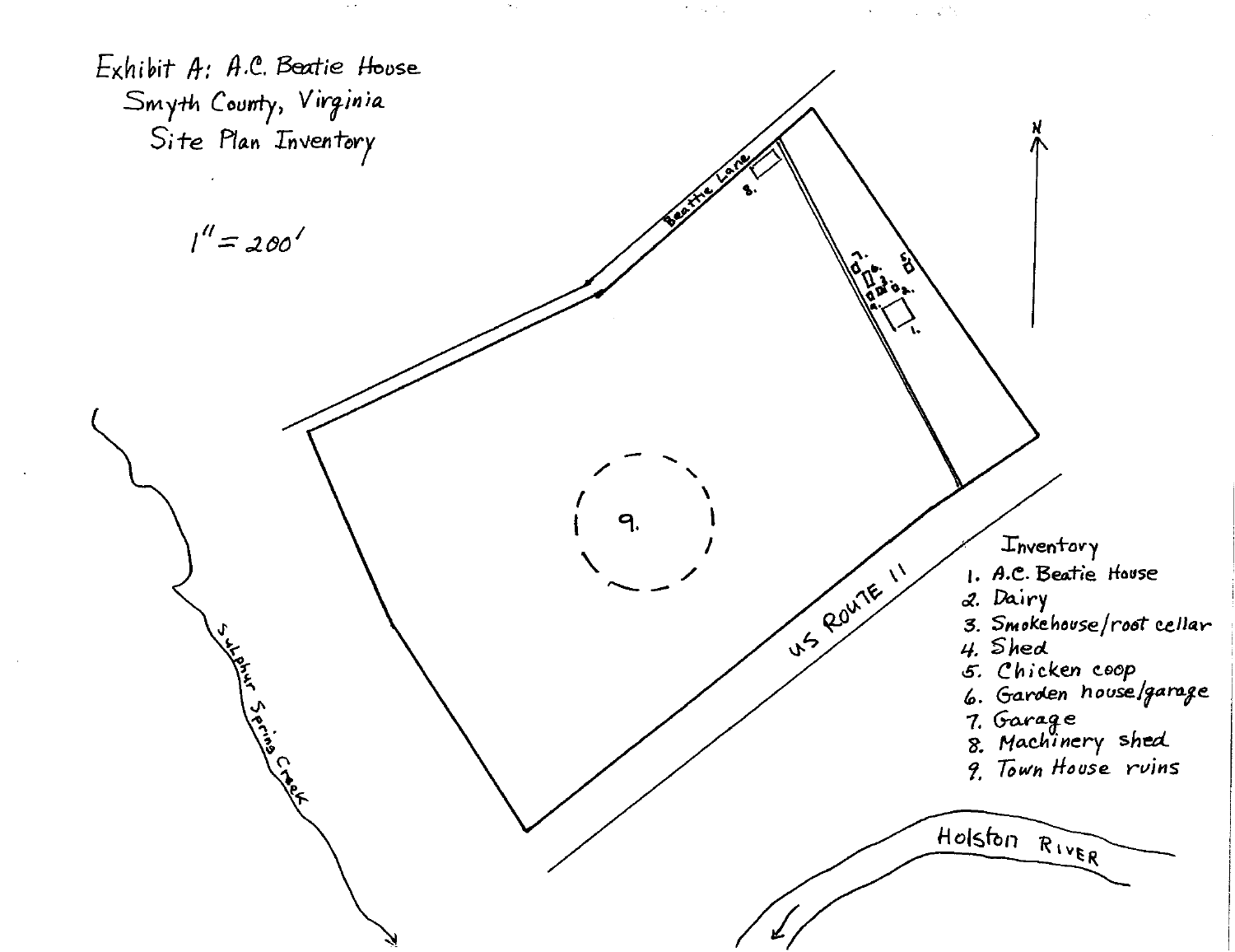**THE REAL PROPERTY OF STATE AND REAL PROPERTY.**  $3.476$ Exhibit B: A.C. Beatie House  $48$ <br> $30^{15}$  $49/5$ Smyth County, Virginia<br>Legal Pazcel Map Corp. RIVET 짖 **AG8 629 48**<br>3015 49<br>3pts.  $A_{12}$ **38C**  $\bar{\rho}$  $60$  $\bigcirc$ ్తు<br>0 ્રિ a 39A  $5^{1}_{5}$  $52$ **\୧୦** 39<br>2015. **ARB 1995** 380  $5<sup>A</sup>$ 55<br>See 51 ี่ ผ 388 **38A**  $A^6$ ДŚ  $31<sup>h</sup>$ **AA** 39B 1003 ÁЭ  $\mathcal{S}_{\mathbf{Q}}$  $A^2$ VO vap Aqual **EOS Holston**  $3<sup>7</sup>$  $C.D. P<sub>l</sub>$ **Ra**  $rac{39}{205}$ N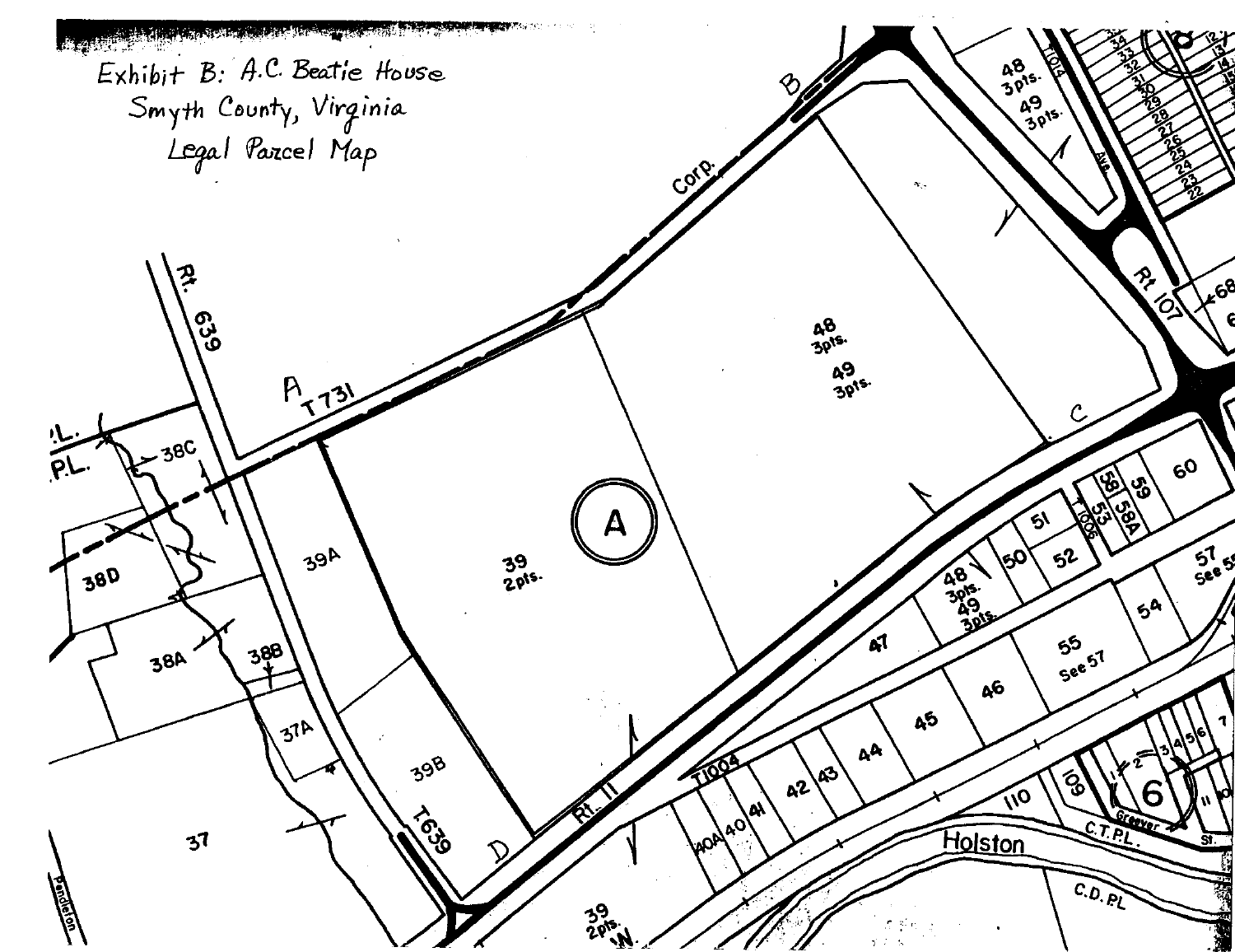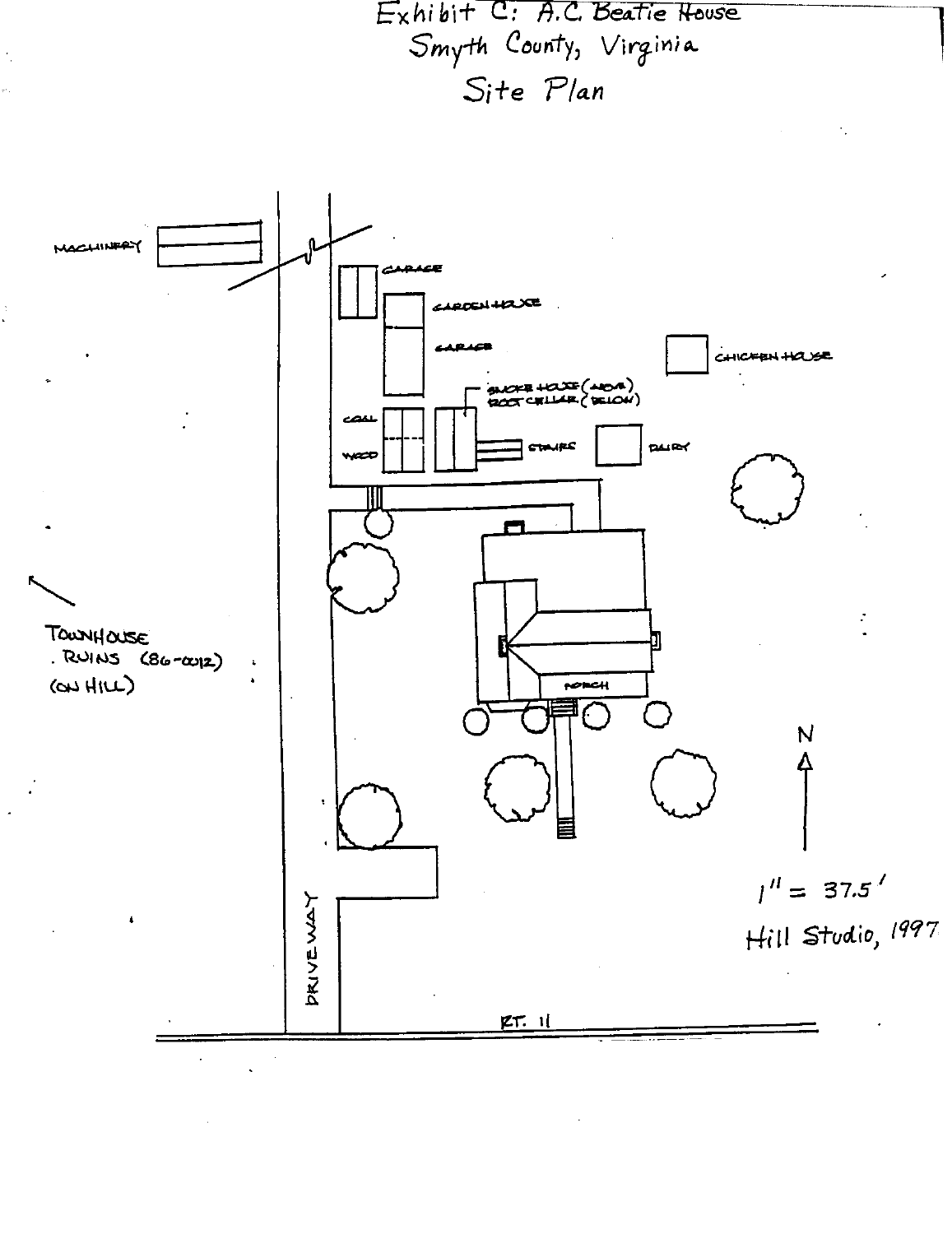Exhibit D: A.C. Beatie House Smyth County, Virginia Town House Ruins  $\frac{189-0016}{189-0016}$ 



Not to Scale Hill Studio, 1997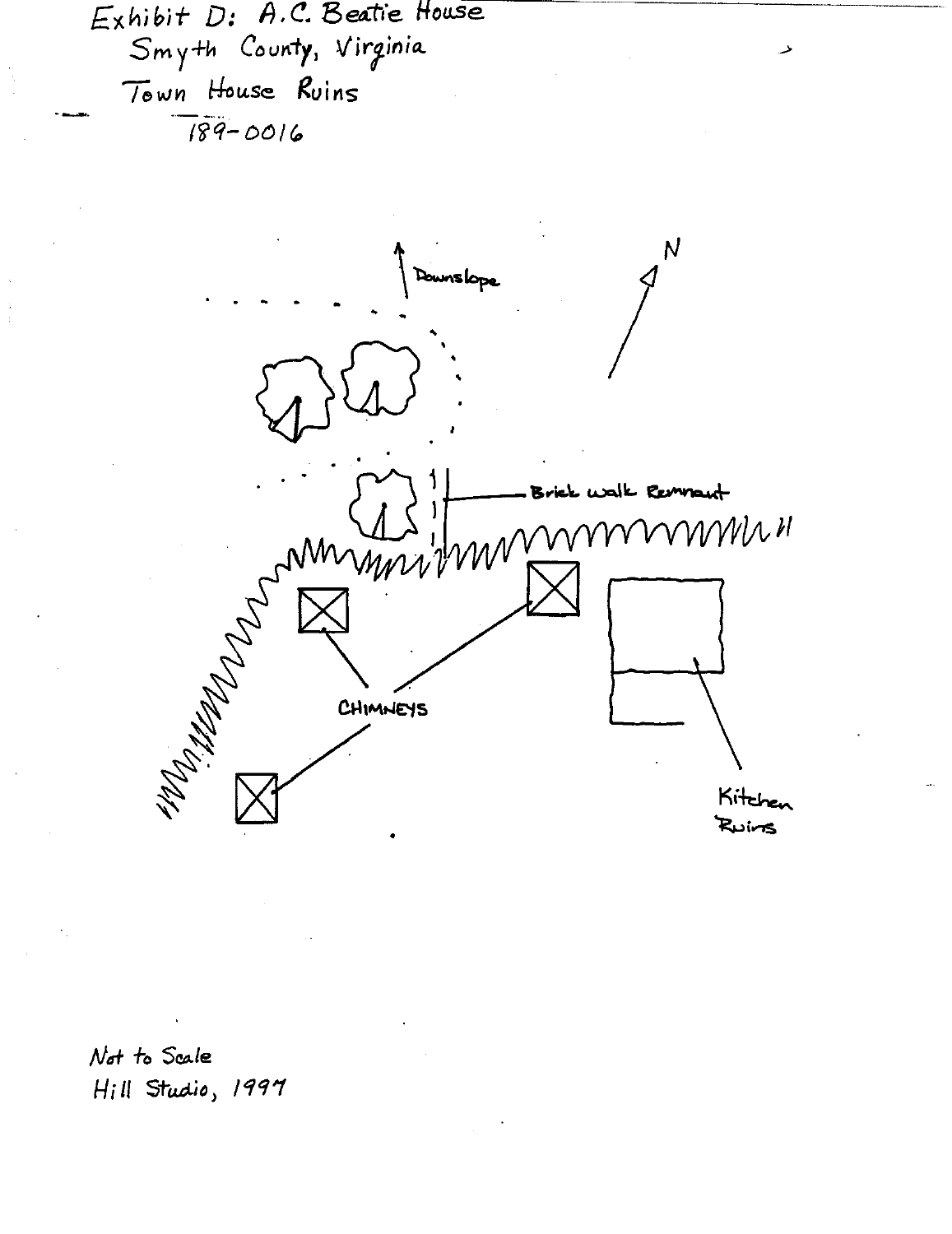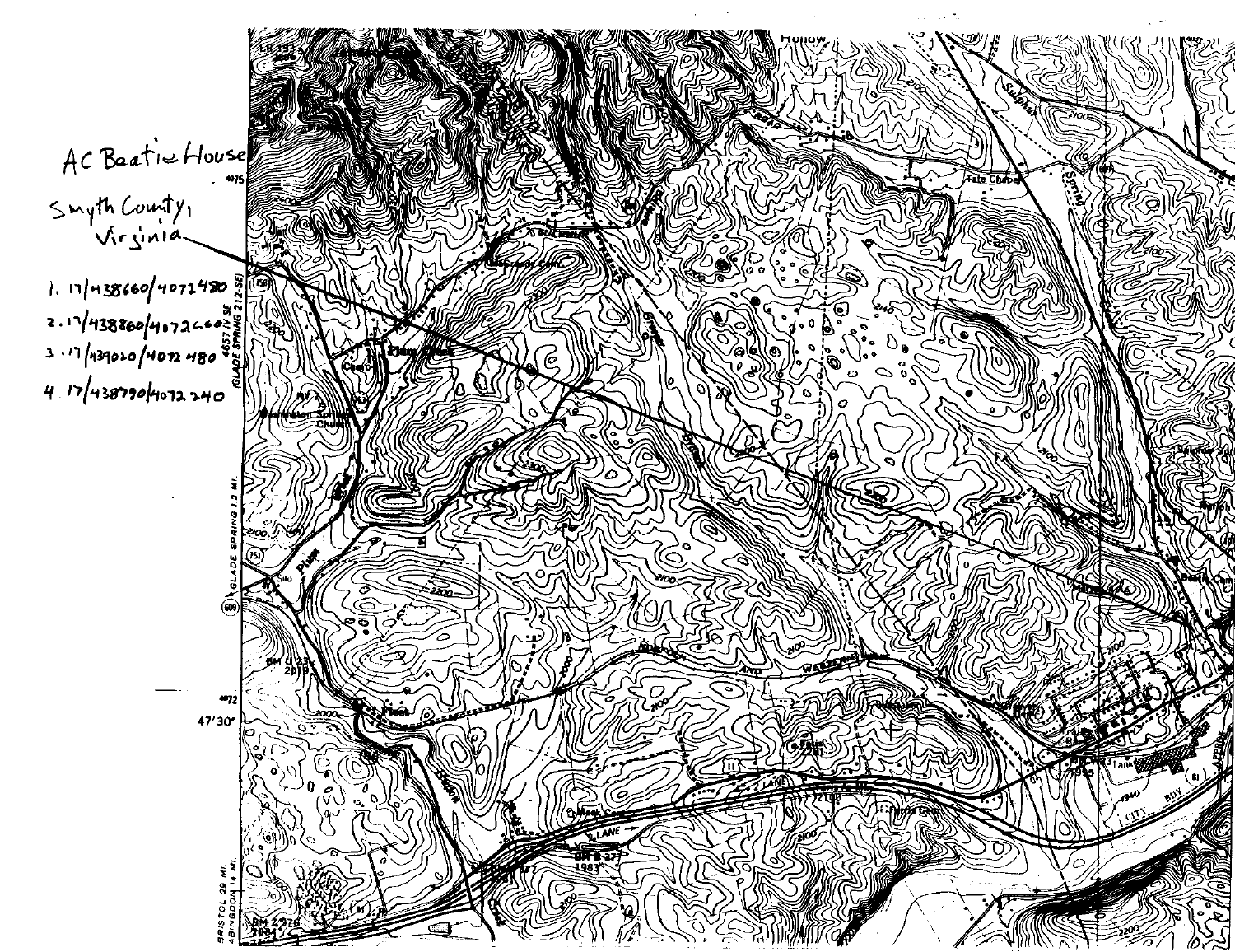